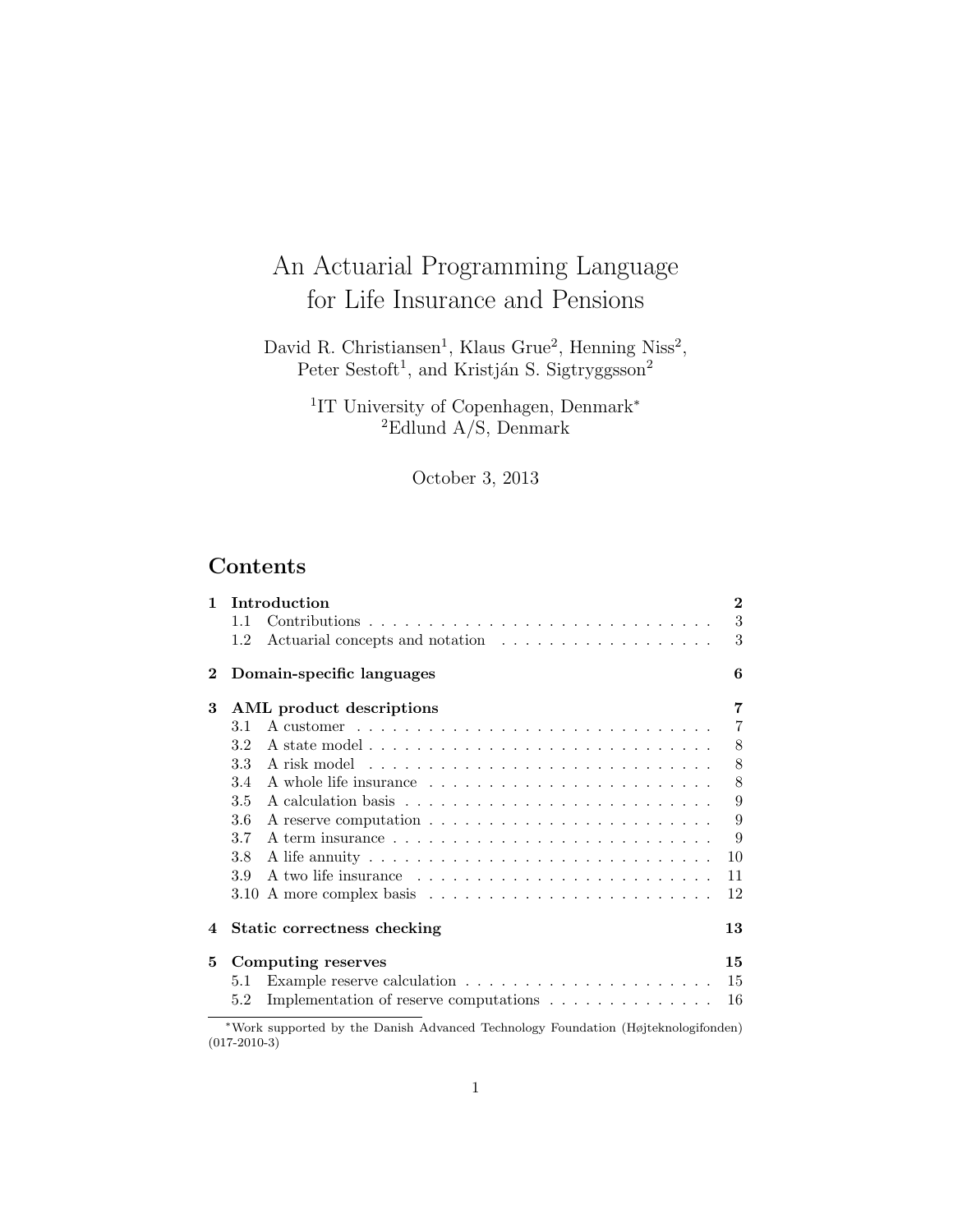| 6 Computation examples                      |  |  |  |
|---------------------------------------------|--|--|--|
| 6.1 Disability product with reactivation 17 |  |  |  |
|                                             |  |  |  |
|                                             |  |  |  |
| 7 Future work<br>23.                        |  |  |  |
| 8 Related work                              |  |  |  |
| Conclusion                                  |  |  |  |

#### Abstract

We show how the design of pension and life insurance products, and their administration, reserve calculations, and audit, can be based on a common formal notation.

This notation is human-readable and machine-processable, and specialized to the actuarial domain, achieving great expressive power combined with ease of use and safety. In essence, this is a specialized actuarial programming language, a so-called domain-specific language. The language comprises (a) product definitions based on standard actuarial models, including arbitrary continuous-time Markov and semi-Markov models, with cyclic transitions permitted; (b) calculation descriptions for reserves and other quantities of interest, based on differential equations; and (c) administration rules.

# 1 Introduction

Our vision is to enable a formalized description of life insurance and pension products that supports automated administration and reporting, yet still is readable and manageable by humans. This should ensure consistency between all company operations: distributing incoming payments across coverages, generating annual statements for customers, paying benefits, calculating expected net present values (that is, reserves), producing reports for accounting and tax purposes, and so forth. Quantitative aspects such as reserves are calculated by a calculation kernel, incorporating high-performance numerical differential equation solvers.

The approach taken is to design and implement a domain-specific language, called the Actulus Modeling Language (AML) to describe life-based pension or life insurance products, and computations on them.

Because of the specialized nature of the language and its direct basis in actuarial theory, we can provide automated tools for early detection of certain kinds of errors and inconsistencies in the design of an insurance product. Moreover, even though the notation reflects a high-level actuarial view of products and reserve calculations, the calculations can be optimized automatically. The short distance from actuarial thought and notation to efficient computation enables much faster and less expensive development of new pension products.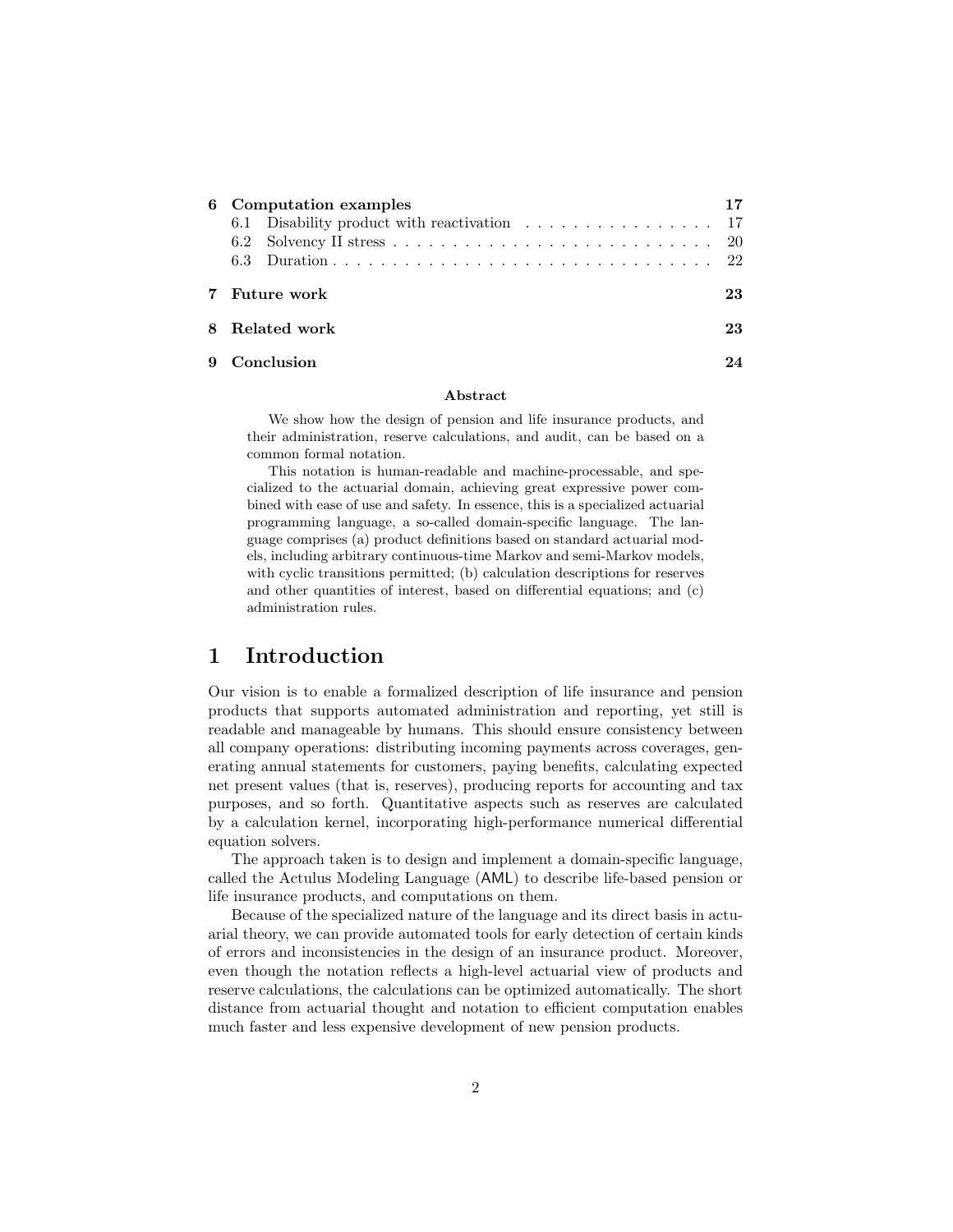#### 1.1 Contributions

We present a domain-specific formal language in which actuaries can describe life insurance and pension products. This language relies on a calculation kernel, a general software framework that can express and perform a range of computations on such products, for instance to compute reserves, stress scenarios and cash flows.

We split what is specific to a given product (this is described in the domainspecific language) from what is common to all products (this is implemented by the calculation kernel). Via this split we expect to avoid the intricate and opaque program code typically tailor-made for each insurance product in IT systems for life insurance and pension administration.

Moreover, we achieve coherence across the entire life insurance company. Actuaries can use the domain-specific language (and the calculation kernel) for rapid experiments with new product designs, and the exact same product description can then be used in subsequent administration, reporting, solvency computations, and so on.

The separation into a specific product description and a general calculation kernel is expected to bring long-term benefits to the development and maintenance of the IT infrastructure of life insurance companies. For instance, when the underlying technological platform (operating system, compute clusters, cloud computing, programming languages, database systems) evolves, this affects the implementation of the calculation kernel only; the product descriptions are not affected at all. This simplifies software evolution considerably, compared with the current situation in which products are implemented as scattered company-specific adaptations of a common software code basis. It will no longer be necessary to perform error-prone changes to multiple copies of the common code base when the technological platform changes.

#### 1.2 Actuarial concepts and notation

The AML system uses continuous-time Markov models for life insurance and pension products; these are more general than discrete-time state models. In this section, we informally describe the models and terminology that underlie AML.

A continuous-time Markov model consists of a finite number of states, typically denoted by the numbers  $0, 1, 2, \ldots$  and transition intensities between these states. The transition intensity  $\mu_{ij}(t)$  from state i to state j, when integrated over a time interval, gives the probability that a transition from state  $i$  to state  $j$  will occur in the interval. These models exhibit the *Markov property*, which is to say that future transitions depend on the past only through the current state. In some cases, we also allow definitions based on semi-Markov models, in which the transition intensities can additionally depend on the duration of sojourn in the source state.

A simple two-state Markov model, as seen in Figure 1a, can be used to represent the mortality of a single person. State 0 represents that the insured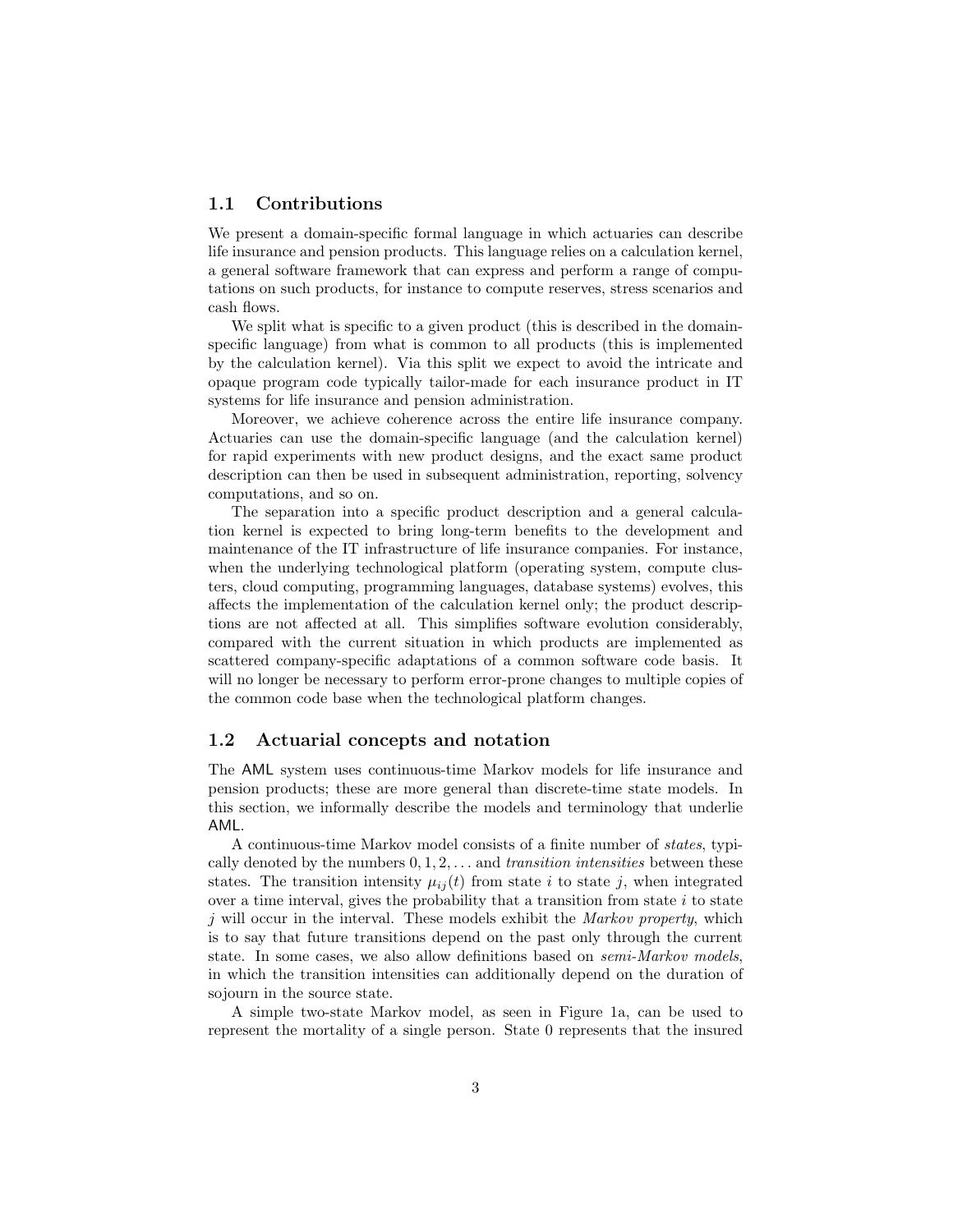

Figure 1: State models

is alive, while state 1 represents that he or she is dead. The mortality intensity  $\mu_{01}(t)$  represents the rate of mortality for the insured, which will be determined from information such as the age, sex, and occupation of the insured.

A slightly more complicated model must be used for products offering disability insurance. These products can be modeled with three states, representing active labor market participation, disability that precludes employment, and death, respectively represented as 0, 1 and 2 (Figure 1b). There are transitions from active participation to disability and to death, and from disability to death. Additionally, some products may allow for reactivation, where a previously disabled customer begins active labor again. Many current actuarial systems are restricted to acyclic models. Because the AML system uses a numerical differential equation solver, it can be used with cyclic models.

Life insurance and pension products are modeled by identifying states in a Markov model (of the life of the insured), by attaching payment intensities to the states, and by attaching lump-sum payments to the transitions. We use  $b_i(t)$  to denote the payment stream in state i and use  $b_{ij}(t)$  to denote the lump sum due on transition from  $i$  to  $j$  at time  $t$ .

An example product in a two-state model is the temporary life annuity, where repeated payments are made to the policy holder until some expiration date  $n$ , provided that he or she is alive. Our model contains two states: 0, in which the policy holder is alive, and 1, in which the policy holder is dead. Obviously, there is just a single transition: from 0 to 1. We have some mortality intensity  $\mu_{01}(t)$ , and because no payment is to occur at or following death, we know that  $b_{01}(t) = 0$  and  $b_1(t) = 0$ . Using the syntax  $\mathbf{1}_{\phi}$  to represent a function that returns 1 just in case  $\phi$  holds, and 0 otherwise, we have  $b_0(t) = \mathbf{1}_{t \leq n}$ . That is, the policy pays a constant stream of one unit of currency until  $t \geq n$  or until the policy holder dies. Figure 2a shows this product.

We can extend our temporary life annuity with a disability sum. A disability sum pays a lump sum when the policy holder is declared unfit to work prior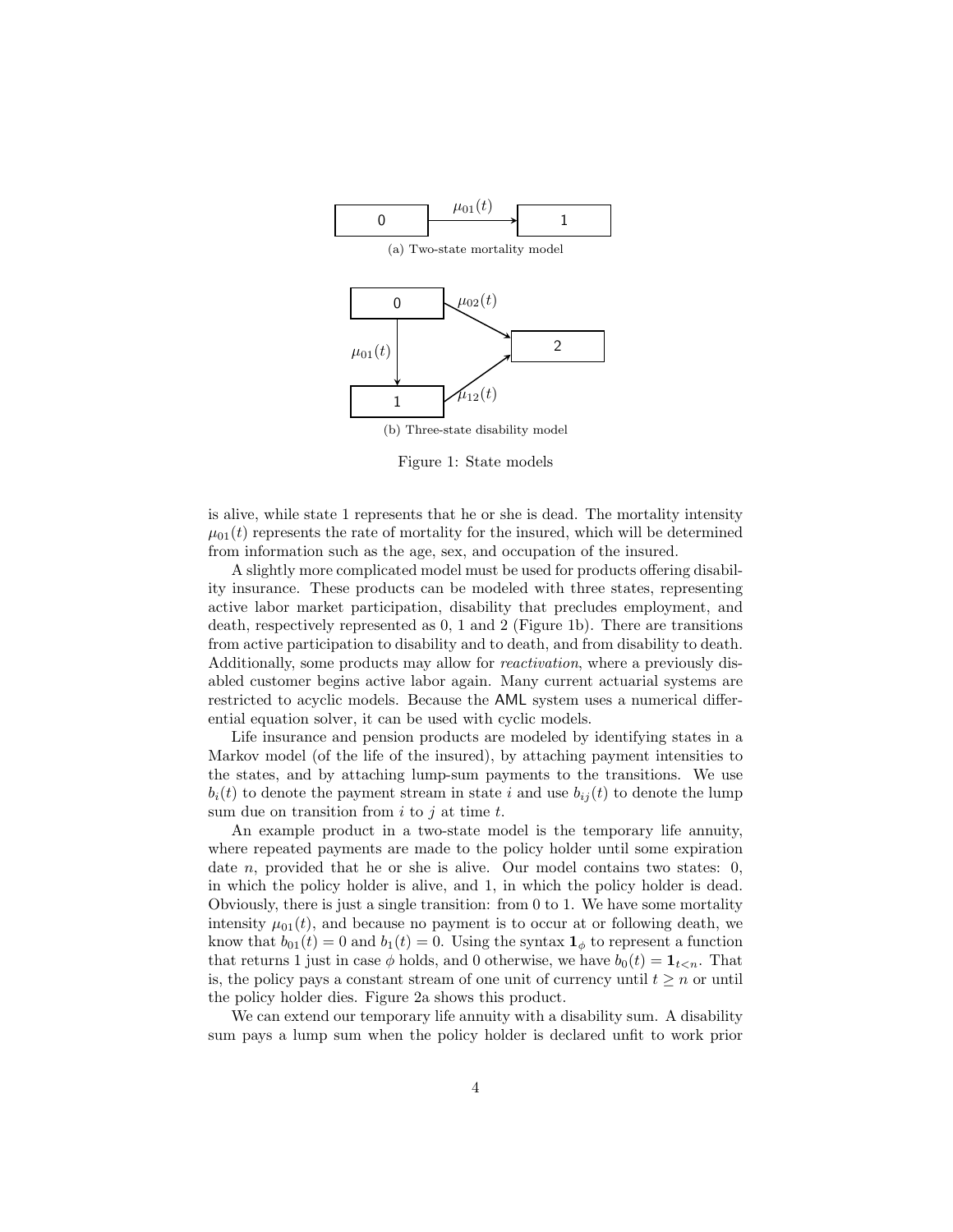|                               | $\mu_{01}(t)$<br>$b_{01}(t) = 0$ |              |
|-------------------------------|----------------------------------|--------------|
| $b_0(t) = \mathbf{1}_{t < n}$ |                                  | $b_1(t) = 0$ |

(a) Temporary life annuity



(b) Temporary life annuity with disability sum

Figure 2: Products

to some expiration  $g$ . For this task, we use a three-state model where state  $0$ represents active labor-market participation, state 1 represents disability, and state 2 represents death. Clearly, we have transitions from 0 to 1, from 1 to 2, and from 0 to 2. It would be possible to have a transition from 1 to 0, representing the policy holder returning to the labor market after a period of disability, but we will assume that this product pays its disability benefit at most once. Because both able-bodied and disabled holders are alive, we have  $b_0(t) = b_1(t) = \mathbf{1}_{t \le n}$ , just as in our original product. Additionally, assuming that the disability sum is one unit of currency, we have  $b_{01}(t) = \mathbf{1}_{t < q}$ . Figure 2b shows the extended product.

In the AML system, we divide our product models into two components: a risk model consisting of the transition intensities and a product consisting of the payment streams and lump-sum payments. We use the term state model to refer to the collection of states and transitions that are available in a given Markov model, as separate from the risk model and the product. A risk model and product can be combined if they are defined within the same state model.

The *statewise reserve*  $V_i(t)$  is the reserve at time t given that the insured is in state j at time  $t$ . This is the expected net present value at time  $t$  of future payments in the product, given that the insured is in state  $j$  at that time, and given information up to time  $t$ . The *principle of equivalence* states that the reserves at the beginning of the product should be  $0$  — that is, the expected premiums should equal the expected benefits.

We compute the statewise reserves using Thiele's differential equations (see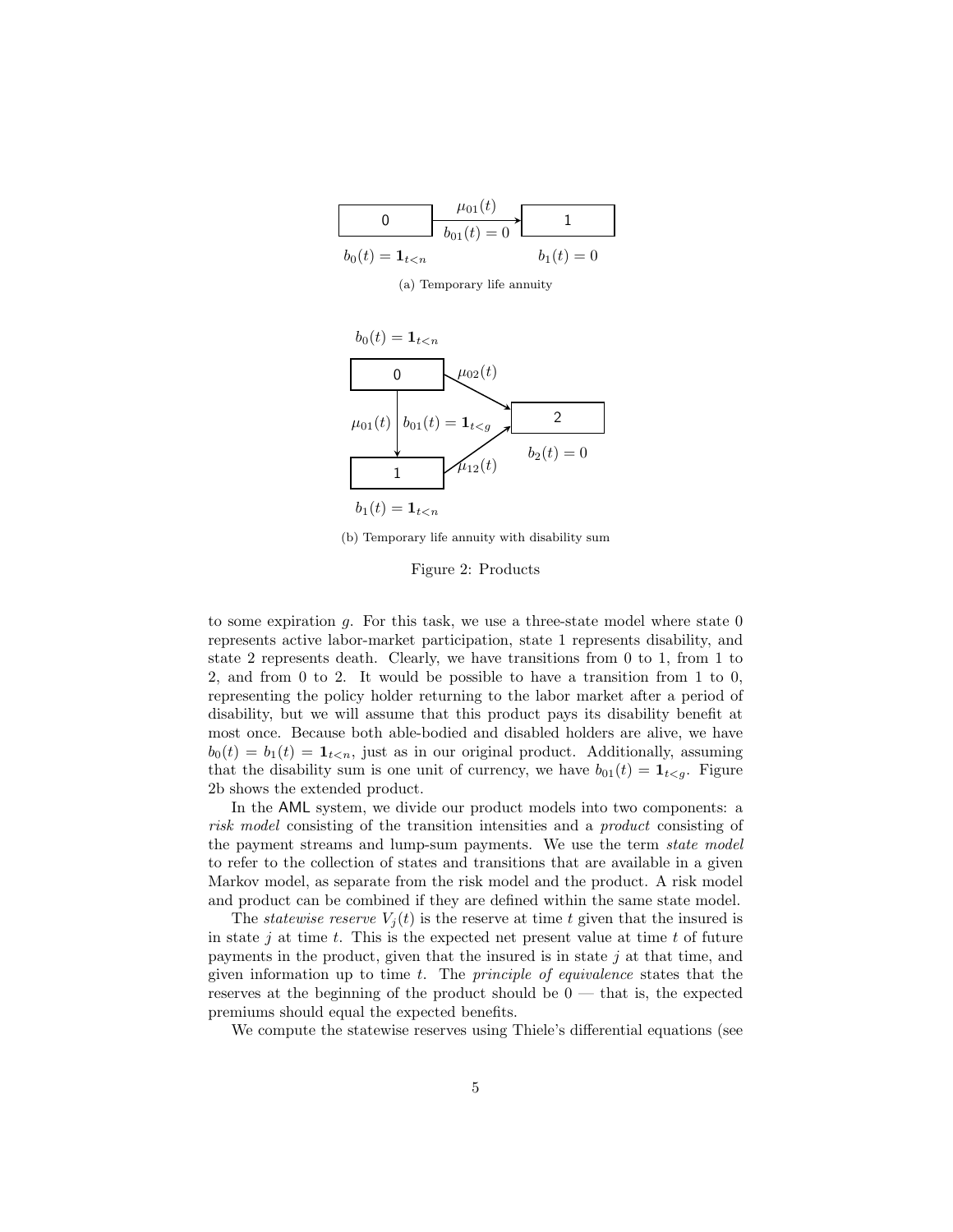$$
\frac{d}{dt}V_j(t) = \left(r(t) + \sum_{k;k\neq j} \mu_{jk}(t)\right) V_j(t) - \sum_{k;k\neq j} \mu_{jk}(t) V_k(t) - b_j(t) - \sum_{k;k\neq j} b_{jk}(t)\mu_{jk}(t)
$$

where

 $V_i(t)$  is the statewise reserve for state j at time t

 $r(t)$  is the interest rate at t

 $\mu_{ik}(t)$  is the transition intensity from j to k at t

 $b_i(t)$  is the payment intensity in state j at t

 $b_{ik}(t)$  is the lump-sum payment due on transition from j to k at t

#### Figure 3: Thiele's differential equations

Figure 3). While it is beyond the scope of this paper to explain Thiele's differential equations in detail, note that the parameters can be divided into three categories: those that come from a product (the  $b_j(t)$  and  $b_{kj}(t)$ ), those that come from a risk model (the  $\mu_{ik}(t)$ ) and the interest rate, which is a property of neither. The resulting system of equations will contain one equation for each state in the product model.

In AML, a calculation basis for some product consists of a risk model that matches the product's state model, a model of the interest rate  $r(t)$ , and any additional information that might be necessary to construct the differential equations for the product.

# 2 Domain-specific languages

A domain-specific language (DSL) is a formal notation that is specifically tailored to a particular application area, such as digital electronic hardware design  $[10, 3]$  or financial contracts  $[11]$ . Typically, the term refers to programming languages: it is possible to construct programs, rather than just describe raw data. These domain-specific languages should be contrasted with general-purpose programming languages, such as C or Java, which do not provide specific, specialized support for one domain.

In general, a domain-specific language allows a domain expert (in this case, an actuary) to succinctly and precisely express concepts from the domain (in this case, life insurance and pension products). By using a domain-specific language, experts can write programs that may have been too complicated to write in a general-purpose language. Additionally, they do not need to learn the details of programming in a modern, complicated language. This enables a very short turnaround between coming up with an idea and seeing it run, enabling greater productivity and creativity through easy experimentation. Additionally, the communication overhead between the domain expert and dedicated software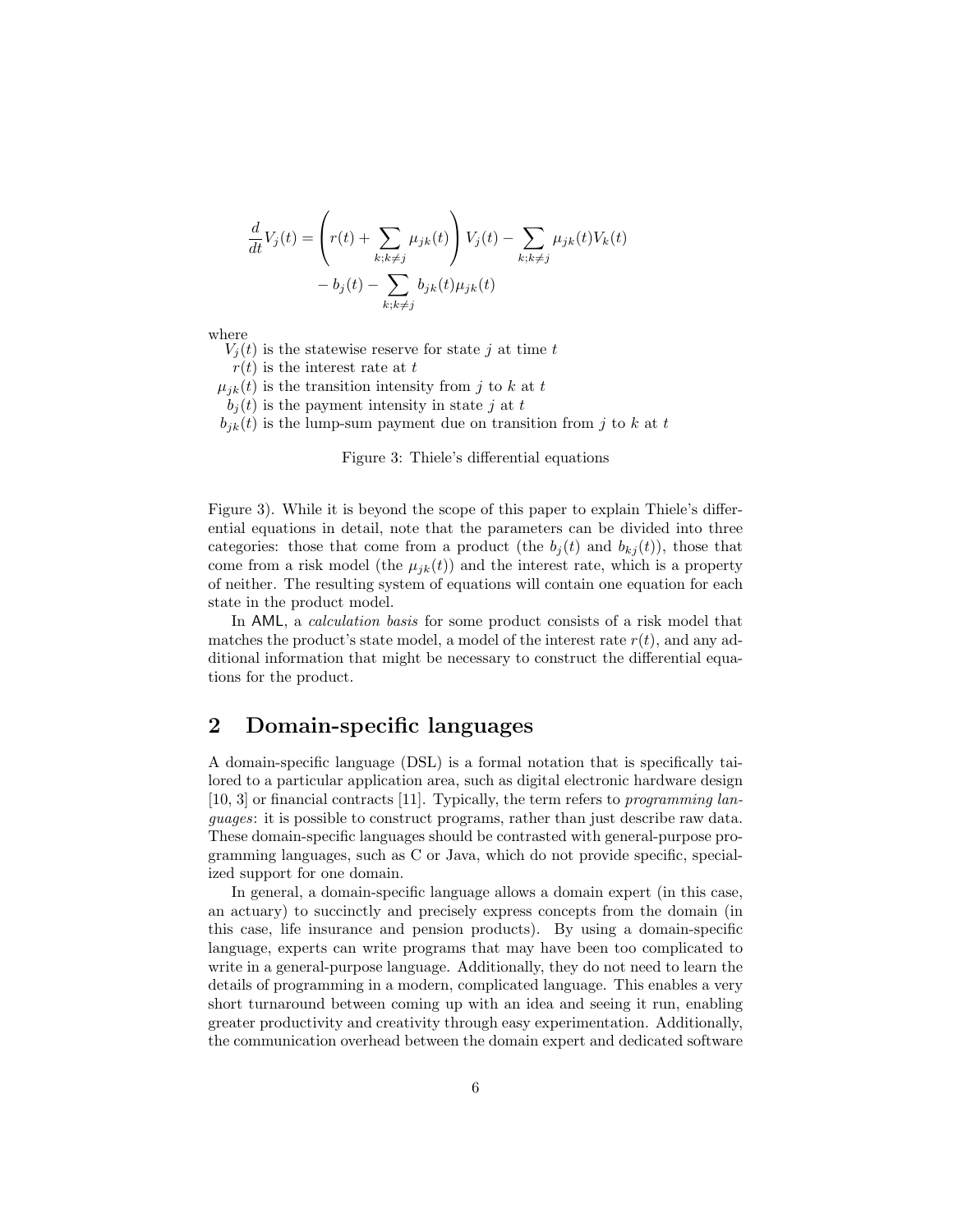developers is eliminated.

Some DSLs are defined inside of a general purpose programming language, rather than being implemented in a stand-alone manner. These languages are referred to as embedded domain-specific languages (EDSL). EDSLs tend to be best for skilled programmers working in one of their domains of expertise, while stand-alone DSLs have the flexibility to adapt to the needs of users who aren't professional programmers.

The Actulus Modeling Language, or AML, is a stand-alone domain-specific language. AML contains three primary components: product descriptions, computation definitions, and administrative information.

Product descriptions, described in detail in Section 3, describe insurance products and some of the associated information that is necessary for calculating reserves. There is special support in AML for preventing common mistakes in AML product definitions without having to run the code.

Computation definitions define calculations to be performed on the products and associated data that were defined using AML product descriptions. They resemble a functional programming language, which is a programming language based on mathematical notation and functions, with added safety features.

Finally, administration information supports managing the "lifecycle" of a pension product instance: creating the instance, maintaining and evolving the information associated with the instance, handling of monthly payments, production of annual statements, and so on.

# 3 AML product descriptions

In this section, we present an extended example of AML. We demonstrate state models, product definitions, and risk models, with a final calculation of the reserves for a product. In AML, the order of definitions is of no significance users are free to structure their models how they wish.

#### 3.1 A customer

We now present an AML program for computing the reserve of a whole life insurance for our favorite customer Jane who was born day one of Year 2000:

```
value jane : Person = Person("Jane", TimePoint(2000,1,1), Female)
```
The AML statement above defines the variable jane of type Person to be a record for which:

- jane.Name is "Jane"
- jane.BirthDate is January 1, 2000
- jane.Gender is Female

The Person type and the Person $(\ldots)$  operation are defined in a standard library.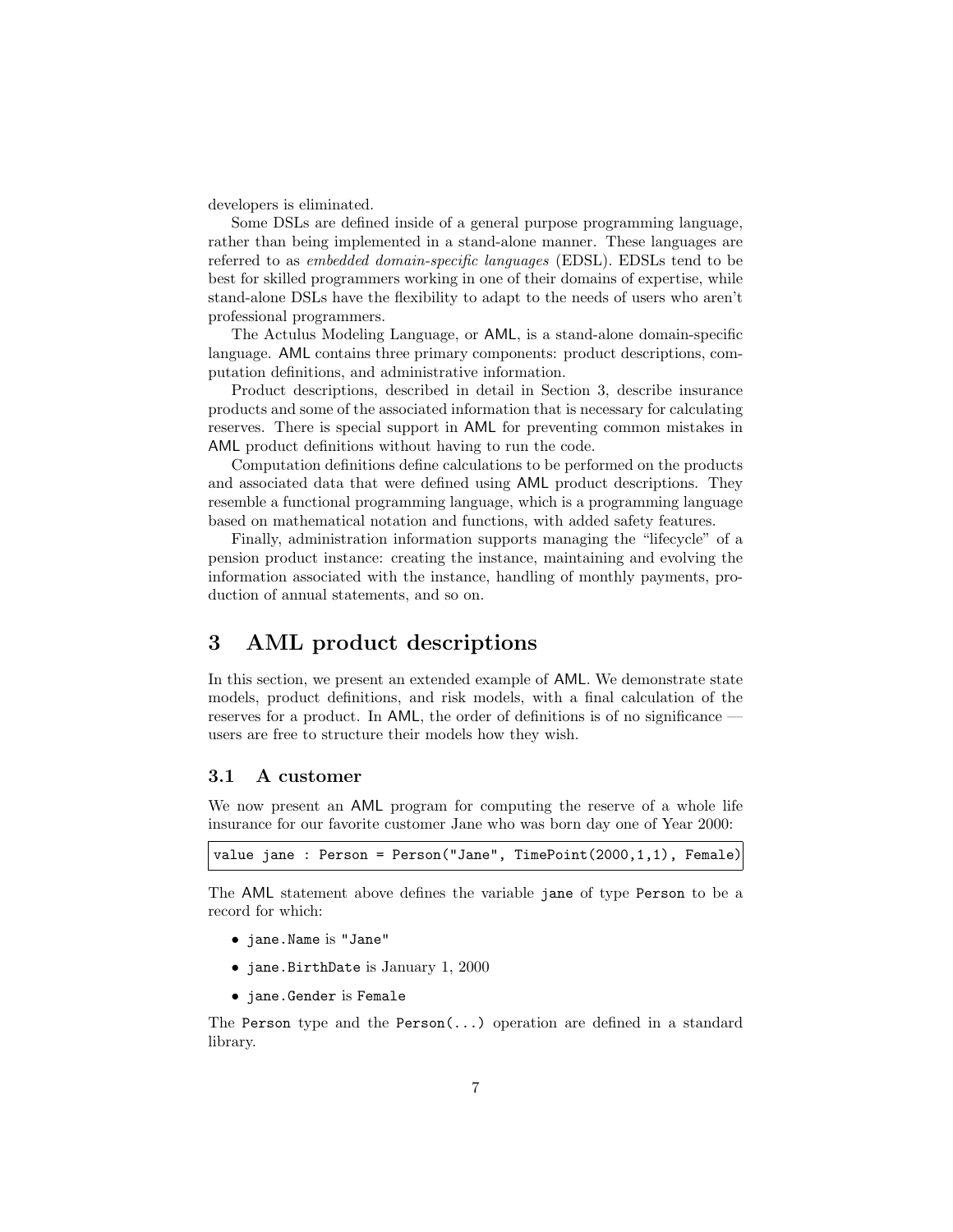## 3.2 A state model

As far as a whole life insurance is concerned, a customer may be alive or dead. Furthermore, a customer may die but cannot be resurrected. This corresponds to the state model in Figure 1a. Instead of numbering states, AML state model definitions name them.

```
statemodel LifeDeath(p : Person) where
  states =
    alive
    dead
  transitions =
    alive -> dead
```
The AML code above defines  $LifeDeath(p)$  to be a state model with two states and one transition which describes the behaviour of some person p from the point of view of a whole life insurance. In particular, LifeDeath(jane) describes the behaviour of Jane.

Inside the definition of  $LifeDeath(p)$  there are no references to p, so p seems superfluous. As we shall see in Section 4, however, the parameter p turns out to be useful for the early detection of certain errors.

## 3.3 A risk model

Jane dies according to the law of Gompertz-Makeham:

```
riskmodel RiskLifeDeath(p : Person) : LifeDeath(p) where
  intensities =
    alive -> dead by gompertzMakehamDeath(p)
```
The gompertzMakehamDeath $(p)$  construct is defined in the standard library; it returns the mortality intensity of the person p as a function of time. Thus, at time t the mortality of  $p$  is gompertzMakehamDeath $(p)(t)$ .

#### 3.4 A whole life insurance

Jane's whole life insurance specifies that the insurance company has the obligation to pay an amount of money when Jane dies. For simplicity, we assume that the insurance company pays \$1. A whole life insurance looks like this:

```
product WholeLifeInsurance(p : Person) : LifeDeath(p) where
  obligations =
   pay $1 when(alive -> dead)
```
In particular, WholeLifeInsurance(jane) describes Jane's whole life insurance.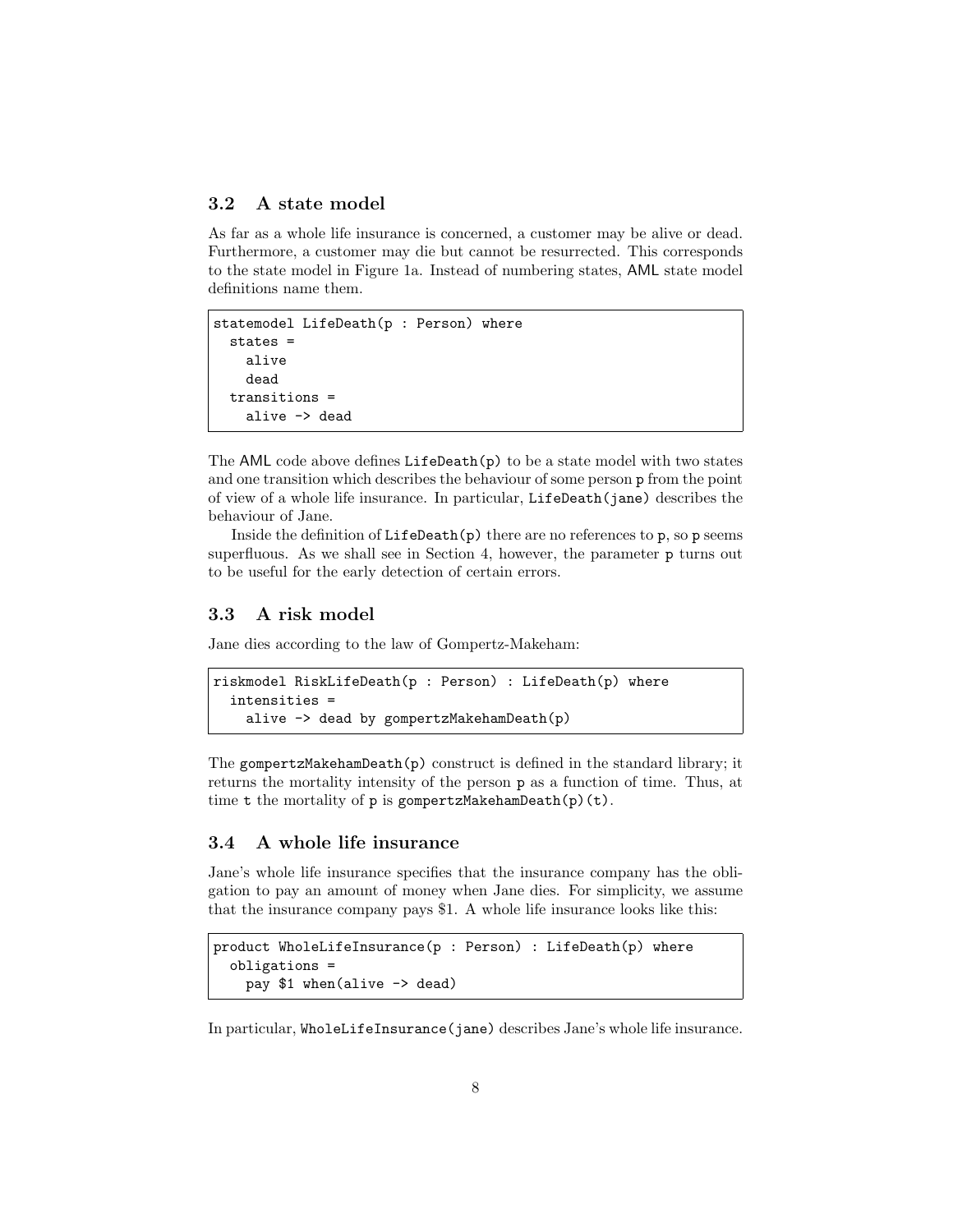#### 3.5 A calculation basis

An AML calculation basis specifies the assumptions under which a reserve should be computed:

```
basis BasisLifeDeath(p : Person) : LifeDeath(p) where
  riskModel = RiskLifeDeath(p)
  interestRate = (t : TimePoint) \Rightarrow 0.05maxtime = p.BirthDate + 120
```
The calculation basis above specifies that the person p dies as specified by the given risk model except that no person can reach the age of 120. The interest rate specification ( $t : TimePoint$ ) => 0.05 denotes a function that, given any time t, returns 0.05. In other words, the interest rate is always five percent. The three parameters riskModel, interestRate and maxtime are common to all calculation bases, but some will require extra information.

#### 3.6 A reserve computation

Now define:

```
value r : Money = reserve(TimePoint(2030, 1, 1), alive,
                          WholeLifeInsurance(jane),
                          BasisLifeDeath(jane))
```
The quantity  $\mathbf r$  above is the reserve at January 1, 2030 of Jane's whole life insurance, provided Jane is alive at that time.

To get a complete AML program one may glue the boxed AML snippets of Sections 3.1–3.6 together. Running that program through the AML system computes the reserve r; see Section 5 for details. Afterwards, the AML system allows users to inspect the reserve in various ways.

Figure 4 shows the statewise reserves as a function of time for the example whole life insurance.

#### 3.7 A term insurance

Now consider a term insurance with expiration e:

```
product TI(p : Person, e : TimeSpan) : LifeDeath(p) where
  obligations =
   at t pay $1 when(alive -> dead)
                provided(t < p.BirthDate + e)
```
As an example, TI(jane, TimeSpan(years=65)) specifies that the insurance company has the obligation to pay \$1 when Jane dies, provided Jane is less than 65 years old at that time.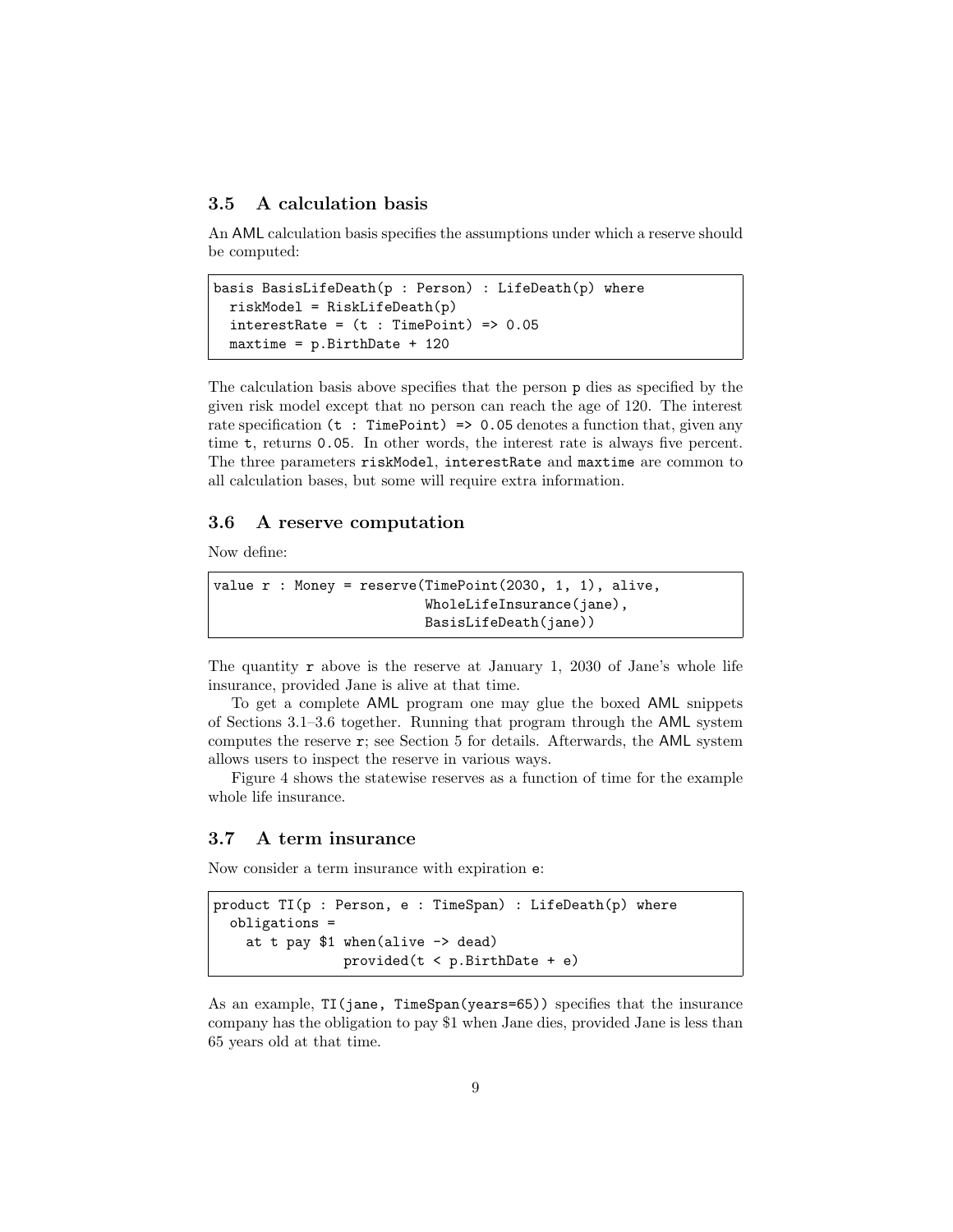

Figure 4: Statewise reserves for a whole life insurance as functions of time. The solid line represents the reserve in the alive state; the dotted line represents the reserve in the dead state.

Or, put another way, the term insurance expires at time  $p$ . BirthDate  $+e$ and the insurance company only pays if the time t is less than that. The obligation starts with at t which effectively says that t denotes time.

#### 3.8 A life annuity

Now consider a state model for which alive customers can be disabled or active, corresponding to Figure 1b:

```
statemodel Disability(p : Person) where
 states =
   active
   disabled
   dead
  transitions =
   active -> disabled
   active -> dead
   disabled -> active
   disabled -> dead
```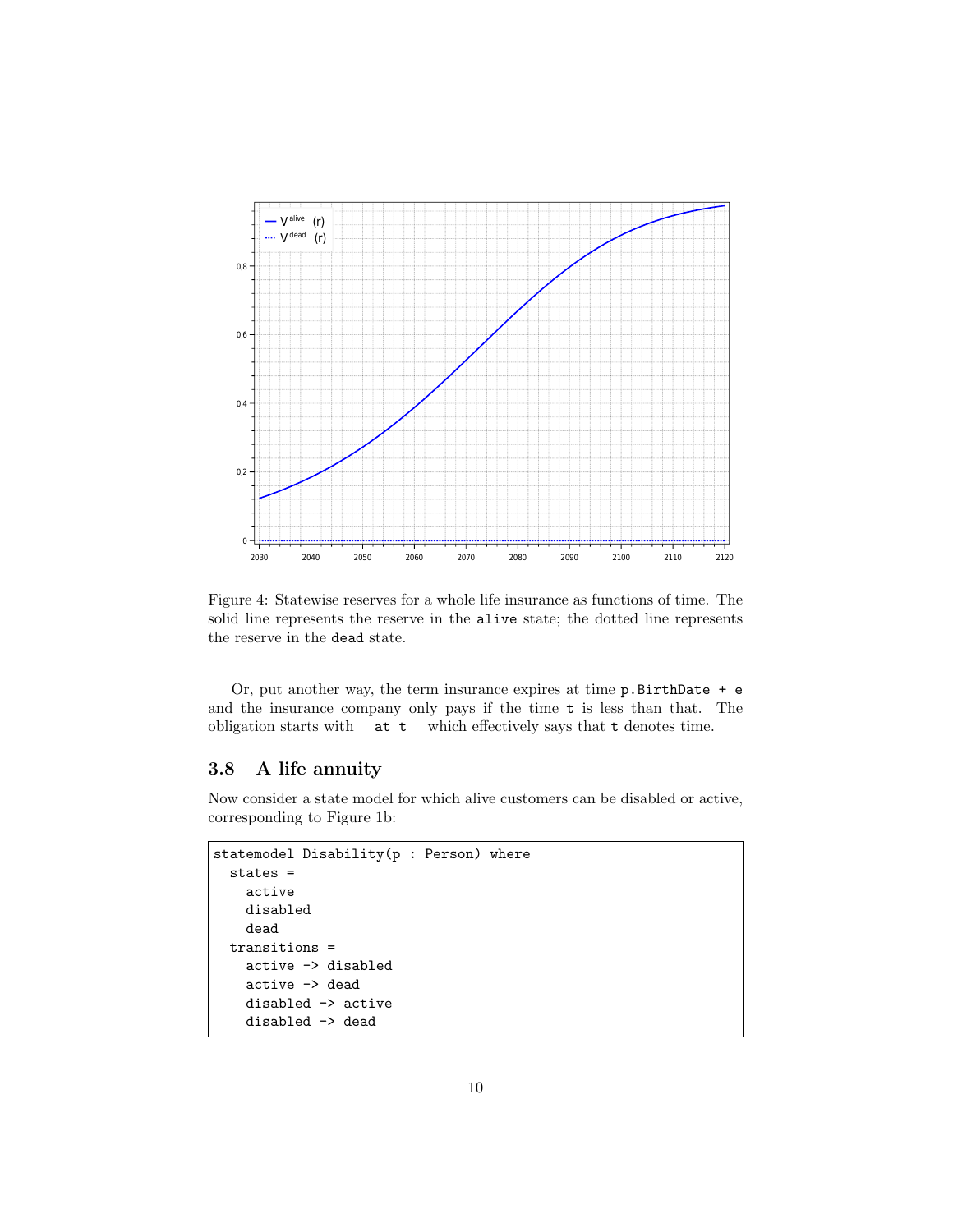The associated risk model must supply intensities for all four transitions. Having the state model above, we may express a life annuity LA with retirement year r for which disabled customers do not have to pay premiums:

```
product LA(p : Person, r : TimePoint) : Disability(p) where
  obligations =
   at t pay $1 per year provided(not dead and t >= r)
  premiums =
   at t pay $1 per year provided(active and t < r)
```
The P per year construct converts a payment P into a payment intensity. A payment intensity represents a continuous flow of money; it is a convenient approximation of payments which occur regularly.

The P provided(C) construct modifies a payment or payment intensity P according to the condition C. Conditions can be made up of states like dead and comparisons like  $t$  >=  $r$  using the logical connectives and, or and not.

#### 3.9 A two life insurance

Now consider a state model for a couple:

```
statemodel TwoLife(insured : Person, coinsured : Person) where
  states =
   alive_alive
   alive_dead
   dead_alive
   dead_dead
  transitions =
   alive_alive -> alive_dead
   alive_alive -> dead_alive
   alive_dead -> dead_dead
   dead_alive -> dead_dead
```
As an example, alive\_dead is the state in which the insured is alive and the co-insured is dead. In Danish insurance practice, insured and co-insured cannot die simultaneously, so the state model only has four transitions. A first to die insurance could read:

```
product FirstToDie(p : Person, q : Person) : TwoLife(p, q) where
  obligations =
    pay $1 when(alive_alive -> any)
```
The contract above pays \$1 when the first among insured and co-insured dies. The P when(E) construct takes a payment P and an event E as parameters and returns a payment intensity.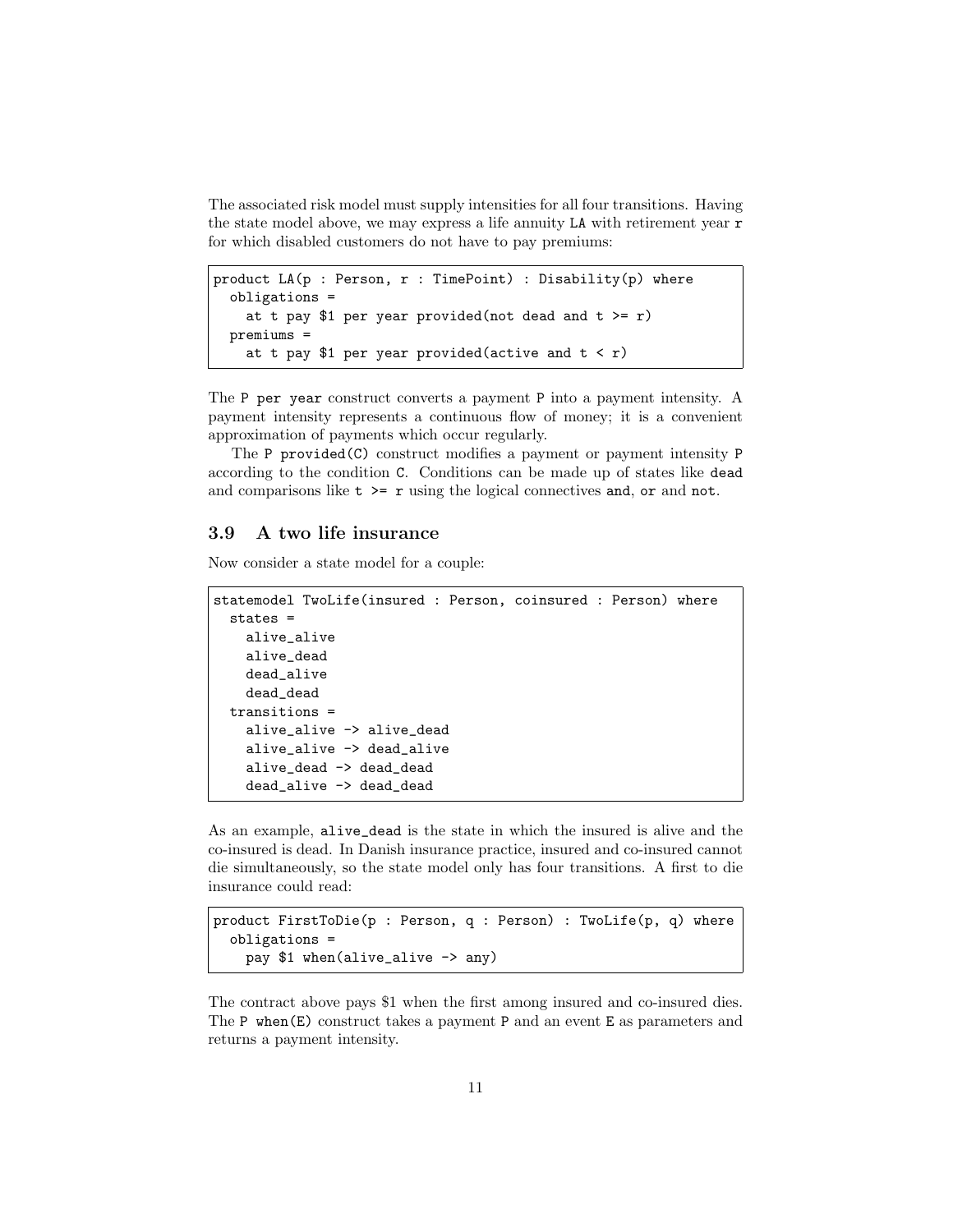An event can have form  $t =$  to which indicates that payment should occur when the time t equals some value t0. Furthermore, an event can have form S -> T where S and T are state sets.

In the example above, alive\_alive is a singleton set whose sole member is the alive\_alive state. Furthermore, any is the set of all states of the state model.

A transition S -> T from state set S to state set T denotes the set of transitions which go from a member of S to a member of T and which furthermore is listed as a possible transition in the state model. The following three events are equivalent:

```
alive_alive -> any
alive_alive -> alive_dead or dead_alive
alive_alive -> not alive_alive
```
The AML compiler does not permit state models to contain transitions like alive\_alive -> alive\_alive from a state to the state itself.

## 3.10 A more complex basis

Recall the calculation basis used for Jane:

```
basis BasisLifeDeath(p : Person) : LifeDeath(p) where
 riskModel = RiskLifeDeath(p)interestRate = (t : TimePoint) \Rightarrow 0.05maxtime = p.BirthDate + 120
```
The calculation basis above specifies a constant five percent interest rate. An alternative could be a interest rate specified and tabulated by some Financial Services Authority (FSA):

```
value yieldcurvedata : List(Real * Real) =
  [ (0.25, 0.0040560),
    (0.5, 0.0040560),
    (1, 0.0040560),
    (2, 0.0063869), ...
```
The calculation basis, however, needs the yield curve as a function interestRate, presumably interpolating the FSA yield curve data:

```
basis FsaBasisLifeDeath(p : Person) : LifeDeath(p) where
 riskModel = RiskLifeDeath(p)
  interestRate = (t : TimePoint) \Rightarrow fsaYieldCurve(t)maxtime = p.BirthDate + 120
```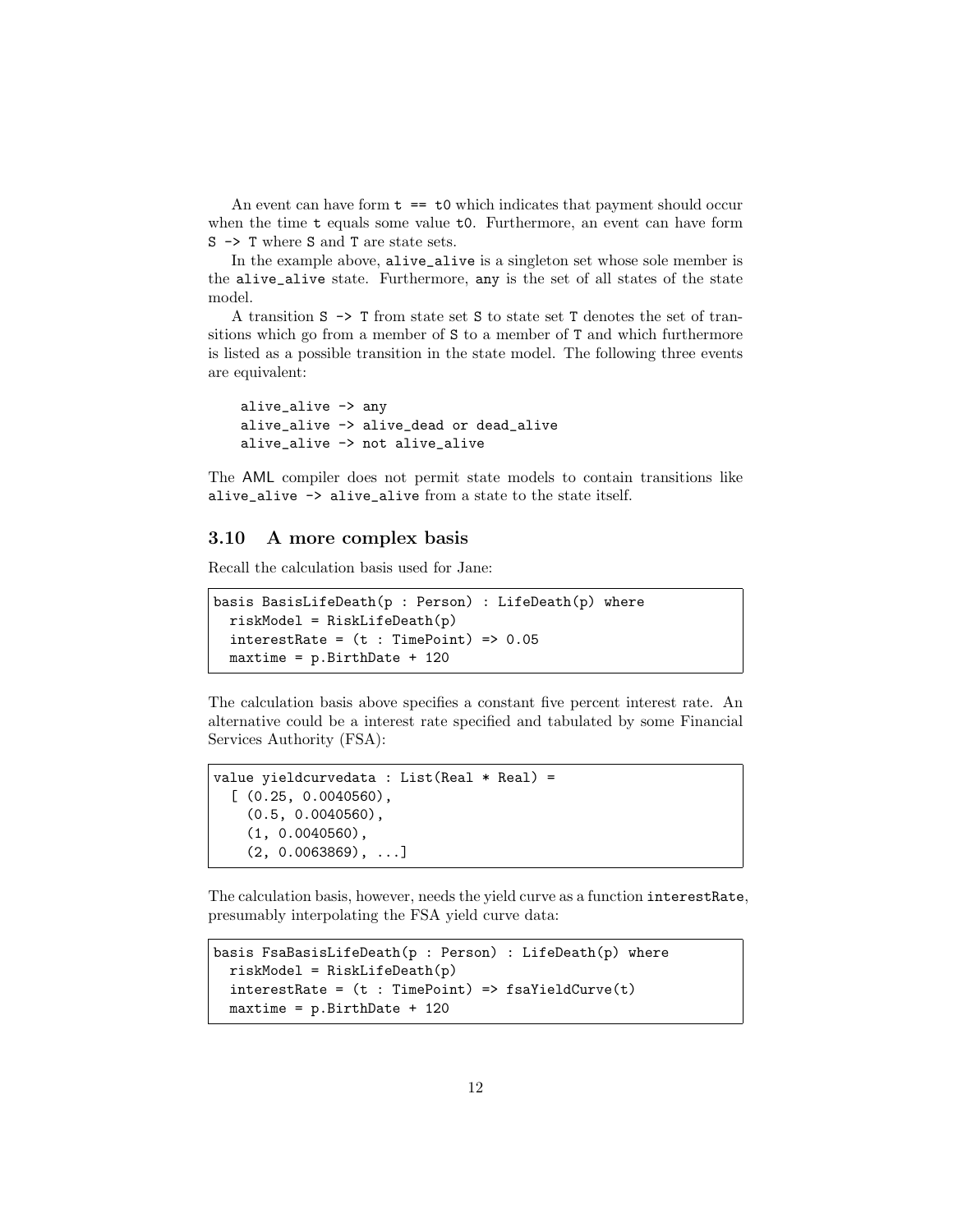In AML, the interpolation may be done by externally defined  $C#$  functions such as fsaYieldCurve(t).

The example above indicates how an FSA yield curve may be used. FSA mortality data can be treated similarly.

## 4 Static correctness checking

The AML system is able to detect a number of errors before a program is even run. This is achieved through the use of a static type system, in many ways similar to the type systems found in languages such as Java or  $C#$ . Because AML is specifically designed for actuarial calculations, the type system has support for detecting errors related to the actuarial domain.

In a language without static types, it is possible to confuse numbers that represent different quantities. For example, it should make sense to add two spans of time, but not to add two dates. Nevertheless, both may be specified in years, months, and days. Given the definitions:

```
value birthdate : TimePoint = TimePoint(1984, 7, 12)
value millenium : TimePoint = TimePoint(2001, 1, 1)value age : TimeSpan = TimeSpan(years=30)
value halfYear : TimeSpan = TimeSpan(months=6)
```
AML will accept operations such as:

```
age + halfYear \frac{1}{2} yielding a TimeSpan(years=30, months=6)
birthdate + halfYear \frac{1}{2} vielding a TimePoint(1985, 1, 12)
millenium - birthdate \frac{1}{2} wielding a TimeSpan
```
yet it will reject meaningless operations such as:

birthdate + millenium

If mere numbers were used to represent dates and times, then it might be possible to confuse time points and time spans.

In addition to these simple errors, which can be caught in almost any statically-typed programming language, AML can catch errors that are specific to the actuarial domain. A simple example of such an error involves using the wrong state model. In this erroneous version of DisabilityInsurance, a state model is used that lacks the disabled state:

```
product DisabilityInsurance(p : Person) : LifeDeath(p) where
  obligations = pay $1 provided(disabled)
```
This error is detected before the program is even run.

Additionally, AML is able to check the correspondence between products and calculation bases. A calculation basis is compatible with a product if it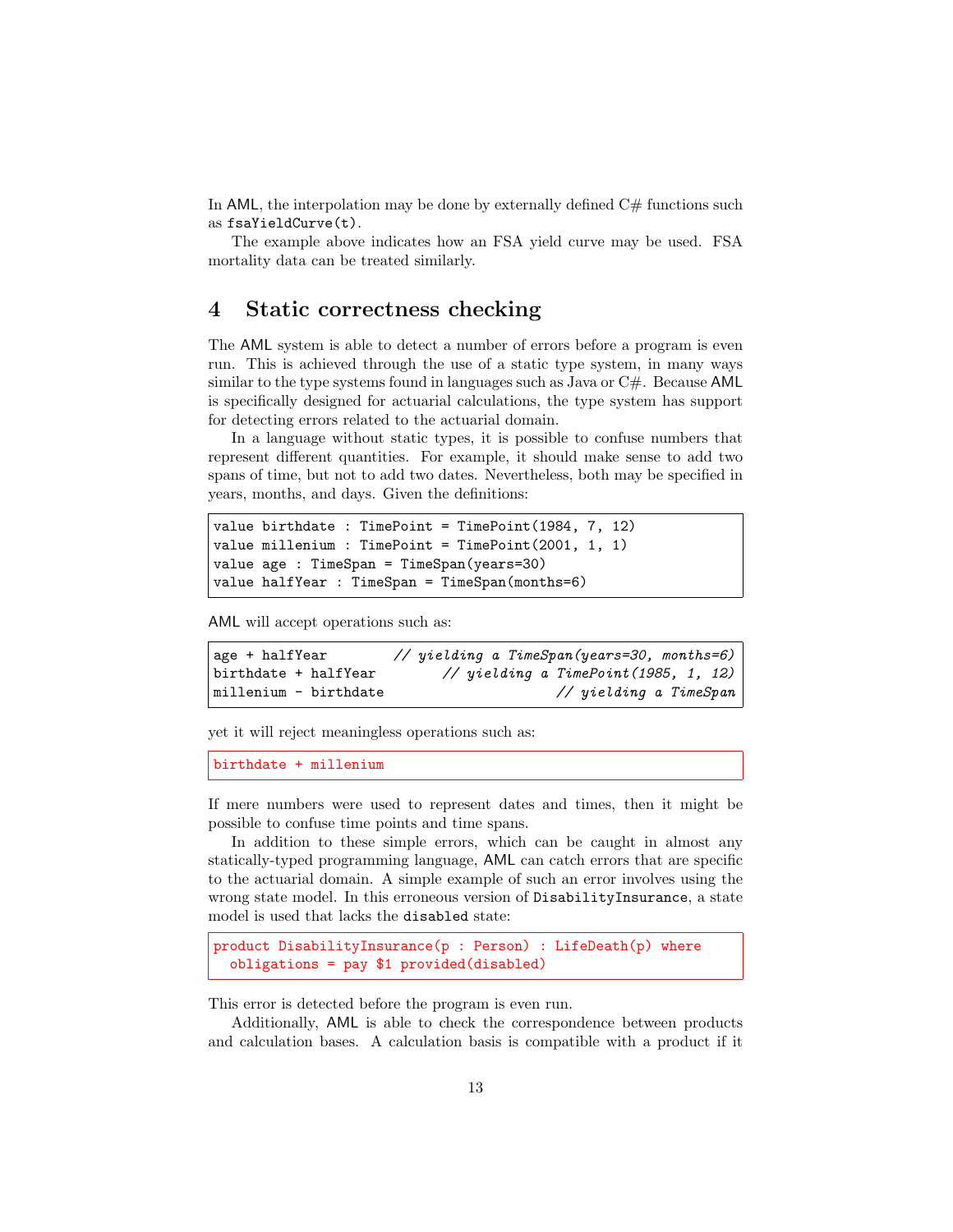can provide all of the information that is necessary to perform computations using the product. At a minimum, it must provide an interest rate model and transition intensities for each transition in the product's state model. Some products, however, require more information.

The product SpouseBenefits provides a one-time payment at the death of the insured, but only if he or she is married. The marital status of the insured is first checked upon his or her death — a deathbed marriage entitles the surviving spouse to full benefits. Thus, our evaluation of the product depends on having a model for whether the insured is married.

```
product SpouseBenefits(p : Person) : LifeDeath(p) where
  obligations = at t pay $1
                when(alive -> dead)
                provided(married)
                given(married ~ basis.marriageProb(p, t))
```
The P given (V  $\tilde{\phantom{a}}$  D) construct states that inside P, the variable V is distributed according to the distribution D. Above, married is a Boolean variable which is true with a probability prescribed by basis.marriageProb( $p$ ,  $t$ ).

The dot-notation means that marriageProb must be defined in the calculation basis. AML examines products and calculation bases, and checks that each of a product's basis variables exists and that it has the correct type in the applied basis. An applicable basis could read

```
basis SpouseBasis(p : Person) where
  riskModel = RiskLifeDeath(p)
  interestRate = (t : TimePoint) \Rightarrow 0.5maxtime = p.BirthDate + 120
  marriageProb = marriage
```
where

```
function marriage(p : Person, t : TimePoint) : Dist(Bool) =
  boolDist(if p.Gender == Male then 0.8 else 0.55)
```
The definition above makes the approximation that males and females are married with probability 0.8 and 0.55, respectively, independent of age. The boolDist library function converts a probability to a distribution. A basis like

```
basis ThisIsNotASpouseBasis(p : Person) where
  riskModel = RiskLifeDeath(p)
  interestRate = (t : TimePoint) \Rightarrow 0.5maxtime = p.BirthDate + 120
```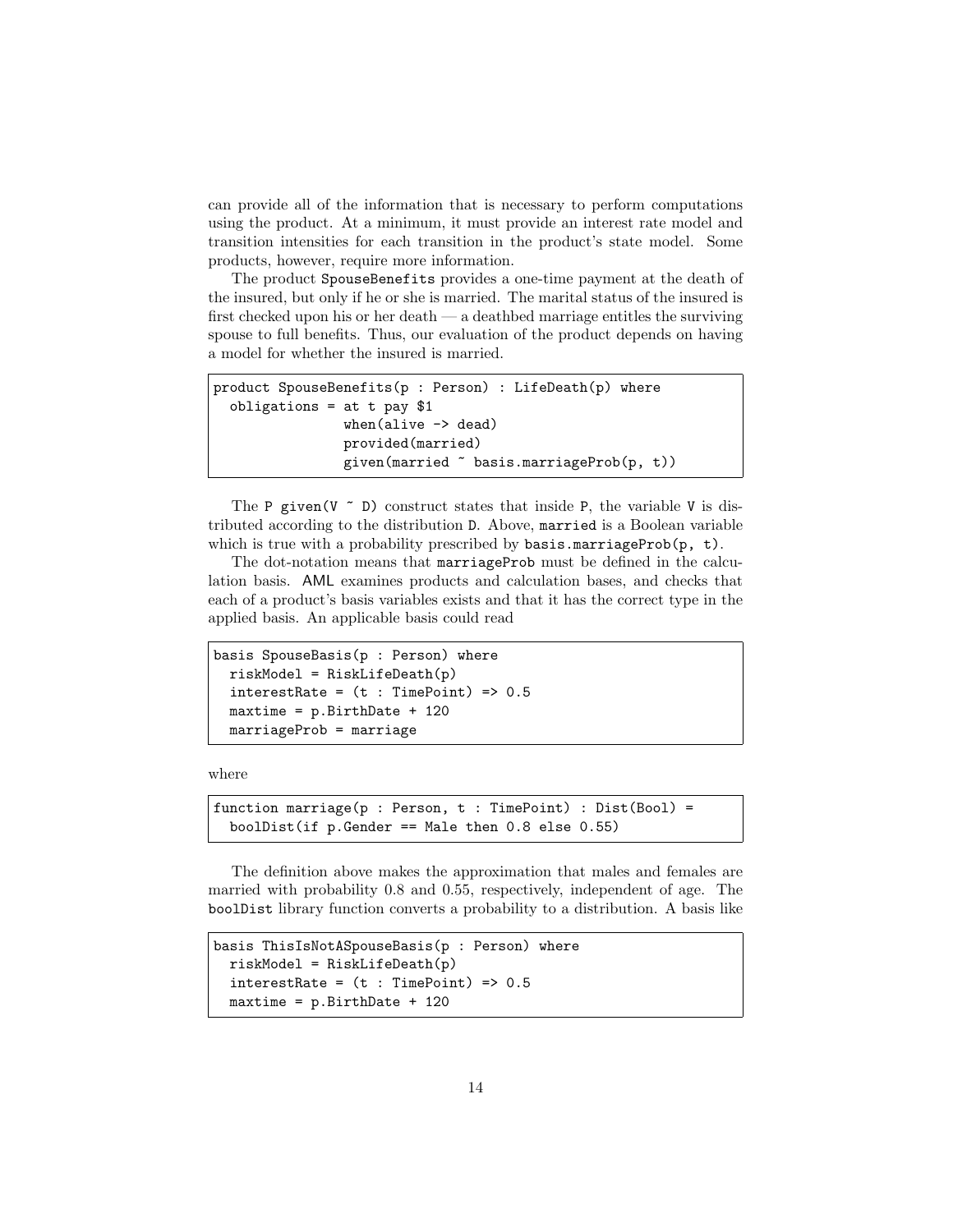cannot be used with SpouseBenefits, as it contains no model of marriage probabilities.

AML's type system is able to check types that include AML values. This means, for example, that the system can use the Person parameter to a product or basis to ensure that a product whose payments are calculated based on a 20 year old woman is not accidentally calculated in a basis for a 70 year old man. This is why state models often take the person whose life they measure as a parameter. In order to use a product with a calculation basis, they must be defined in the same state model, with all parameters equal. Including the person as a parameter to the state model ensures that it must match.

Thus, the AML compiler would protest against

```
value r : Money = reserve(2030, "alive",
                          WholeLifeInsurance(jane),
                          BasisLifeDeath(John))
```
because the reserve function requires the product and the calculation basis to be built upon the same state model. Above, however, the product builds upon LifeDeath(jane) whereas the calculation basis builds upon LifeDeath(John). Because the type system is aware of the values John and jane, it can check whether they are equal.

# 5 Computing reserves

One use of AML product descriptions, risk models and calculation bases is to compute the reserve, that is, the expected present value of the future payments to be made in a product. Here we consider an example and describe how such reserves are computed in AML.

#### 5.1 Example reserve calculation

The AML reserve function call shown in Section 3.6 computes the reserve of the example product developed in Sections 3.1 through 3.5. Concretely, the AML implementation generates and then numerically solves this specialized instance of Thiele's differential equations from Figure 3:

$$
\frac{d}{dt}V_{\text{alive}}(t) = r(t)V_{\text{alive}}(t) - b_{\text{alive}}(t)
$$
\n
$$
- \mu_{\text{alive}, \text{dead}}(t) (b_{\text{alive}, \text{dead}}(t) + V_{\text{dead}}(t) - V_{\text{alive}}(t))
$$
\n
$$
\frac{d}{dt}V_{\text{dead}}(t) = r(t)V_{\text{dead}}(t) - b_{\text{dead}}(t)
$$

where

 $V_{\text{alive}}(t)$  is the reserve at time t if Jane is alive (and similar for  $r_{\text{dead}}(t)$ ).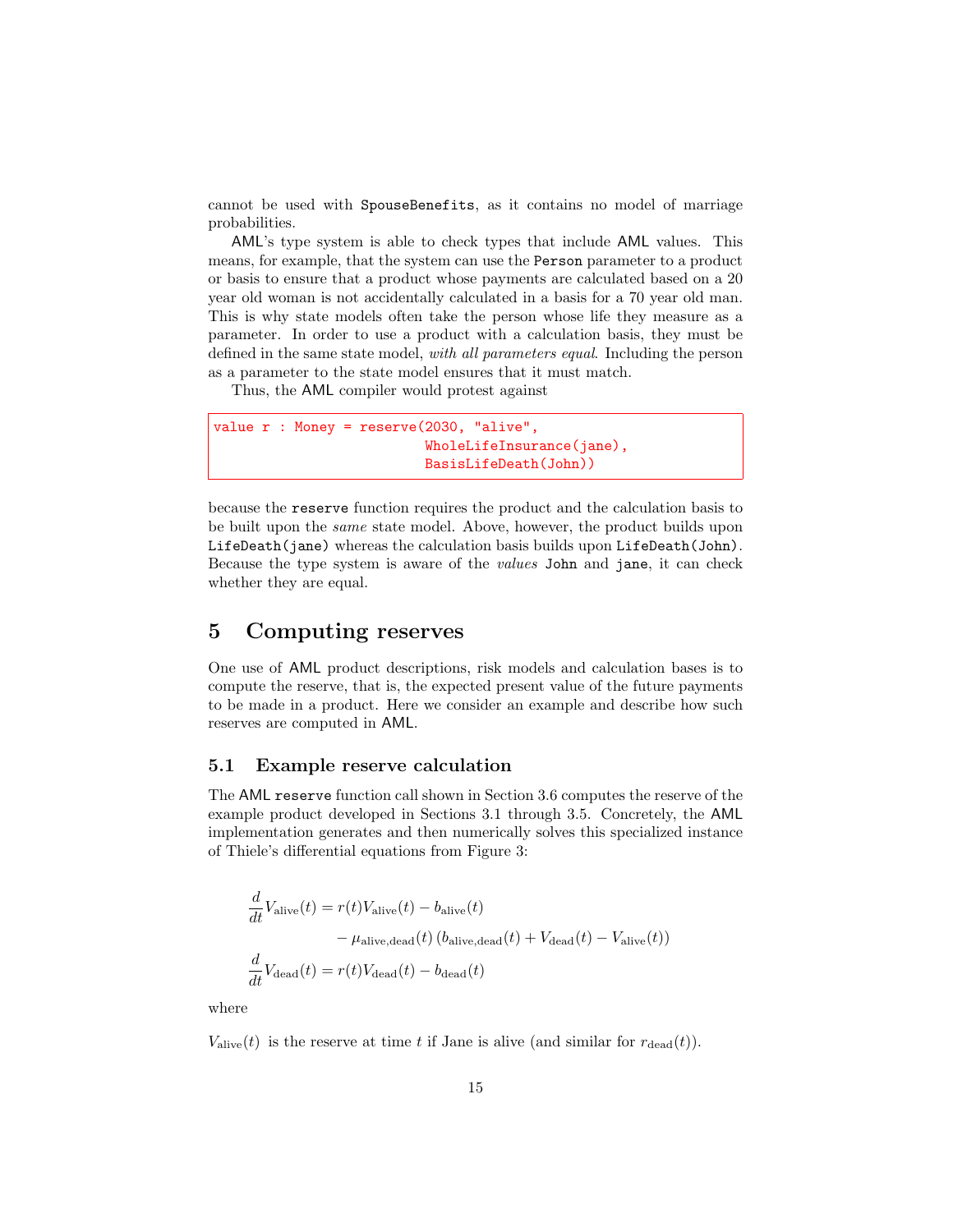- $r(t)$  is the interest rate at t. From our product definition, we have that  $r =$ BasisLifeDeath(jane).interestRate, so  $r(t) = 0.05$  for all t. The interest rate may depend on time, but it does not in this case.
- $b_{\text{alive}}(t)$  is the payment intensity (in dollars per year) at time t provided Jane is alive. Since the whole life insurance product does not specify any payments while Jane is alive we have  $b_{\text{alive}}(t) = 0$ . Likewise,  $b_{\text{dead}}(t) = 0$ .
- $\mu_{\text{alive},\text{dead}}(t)$  is Jane's mortality intensity at time t. We have  $\mu_{\text{alive},\text{dead}}(t)$  = BasisLifeDeath(jane).riskModel(alive->dead)(t) = gompertzMakehamDeath(jane)(t).
- $b_{\text{alive dead}}(t)$  is the payment upon death at time t, that is, \$1 as specified by the product.

As initial conditions, the differential equation solver employed by the AML reserve function takes

 $V_{\rm alive}(t_{\rm max})\quad = \quad 0$  $V_{\rm dead}(t_{\rm max})\quad = \quad 0$ 

where  $t_{\text{max}}$  is BasisLifeDeath(jane).maxtime which is jane.BirthDate+120 (Jane's 120 year birthday).

The function call reserve(2030, "alive", ...) in Section 3.6 solves this specialized instance of Thiele's equations right to left and returns  $V_{\text{alive}}(2030)$ .

#### 5.2 Implementation of reserve computations

Reserves are calculated by numerical solution of Thiele's differential equations, so that all risk models can be handled, even those containing cycles, for instance because of reactivation (Section 6.1).

First, the relevant instance of Thiele's differential equations are generated from the AML specifications of product, risk model and calculation basis.

Then, the generated equations are solved. This can be done in a number of ways:

- By interpreting a representation of the equations in a general ODE solver, such as a fixed-step Runge-Kutta 4th order solver on a standard CPU. This is done in the current AML prototype calculation kernel.
- By interpreting a representation of the equations in a general solver as above, but using a farm of standard CPUs, for instance via Amazon's Elastic Compute Cloud. We have successfully experimented with this approach.
- By compiling the equations into CUDA C code [14] that represents a solver specialized to those particular equations. This CUDA C code can then be executed on general-purpose graphics processors (GPGPUs), which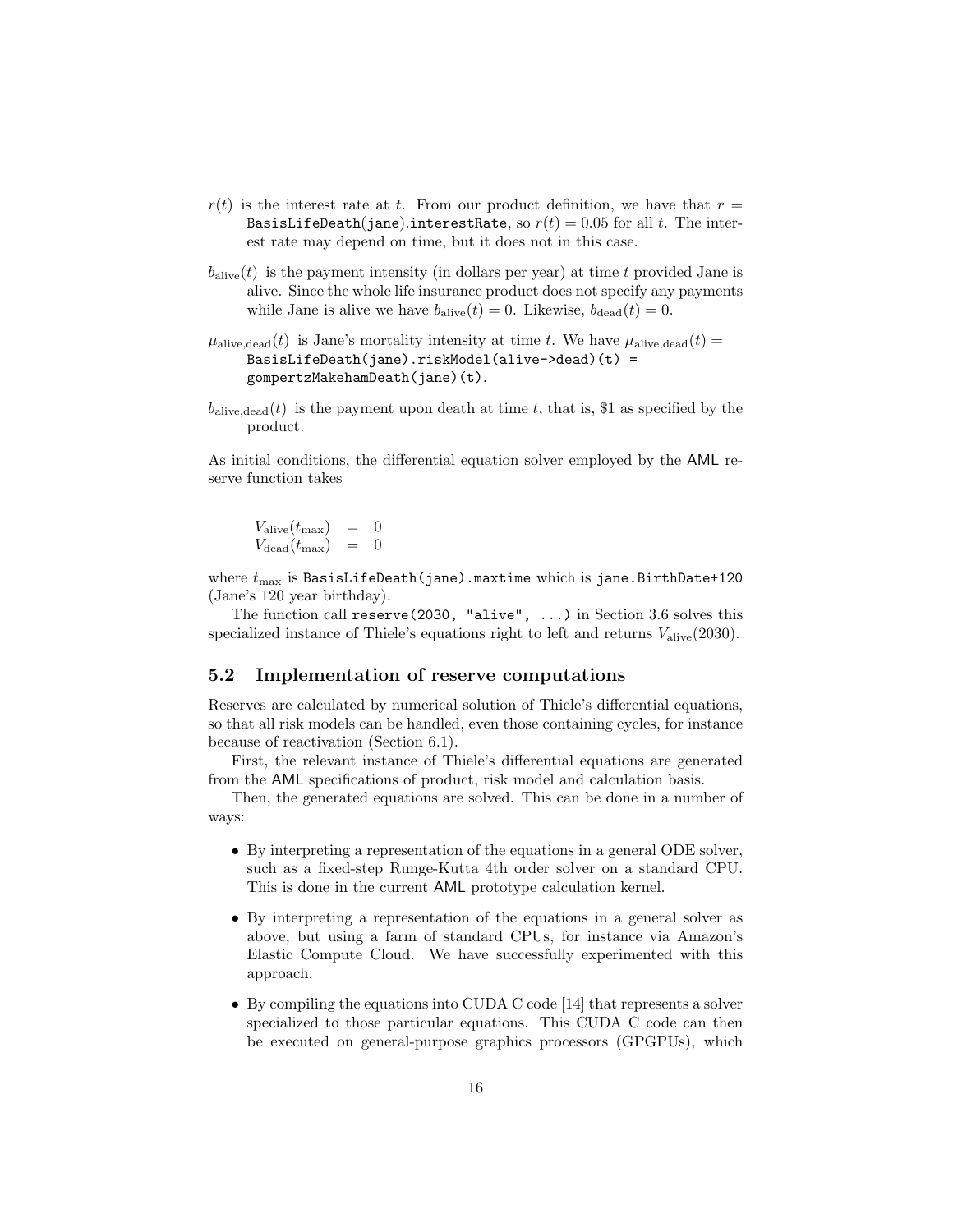may have 200–1500 simple parallel processors and may achieve 100-fold speedup over CPU-based solvers. Extensive experiments in this direction have been conducted; see further below.

• By a combination of the above approaches, such as generating specialized CUDA C code and running it on GPGPU-equipped systems in the cloud. We have not yet attempted this.

This range of possible solutions highlights one advantage of using AML: the author of the product, risk model and calculation basis specifications need not care what technology is subsequently used to compute the reserves. Conversely, a change in underlying technology, for instance to use adaptive-step solvers or a new generation of GPGPUs, does not require any change in the AML specifications at all.

Also note that because of the automated pipeline from AML product description and so on to numeric solution, an actuary may experiment with product definitions, risk models and calculation bases and have the reserve (and similar quantities) recalculated immediately without tedious low-level programming in  $C#$ , Java,  $C$ ,  $C++$ , or similar general-purpose languages.

A companion ICA 2014 paper [4] describes how to automatically generate numeric solvers for Thiele's differential equations from given AML product, risk model and calculation basis specifications. That paper also describes how the generated code should be structured for very high performance on GPG-PUs. Comprehensive experiments have been conducted with this approach, using Runge-Kutta 4th order solvers which seem particularly amenable to execution on current (2013) hardware. The differential equations corresponding to a portfolio of products can be solved in parallel with high efficiency.

# 6 Computation examples

The AML system provides built in support for computing quantitative aspects of products defined in the language, such as reserves, cashflow, transition probabilities, etc. We give examples of computations based on reserves and illustrate how one can compute reserves in different scenarios, stress the computations, and post process quantities.

#### 6.1 Disability product with reactivation

Our computational model is based on solving differential equations numerically. As a consequence, it is straightforward to compute reserves for products involving cycles in the underlying state and risk models; for example, disability products with reactivation. This is decidedly non-trivial in computational models based on analytical solutions.

Recall the Disability state model in Section 3.8: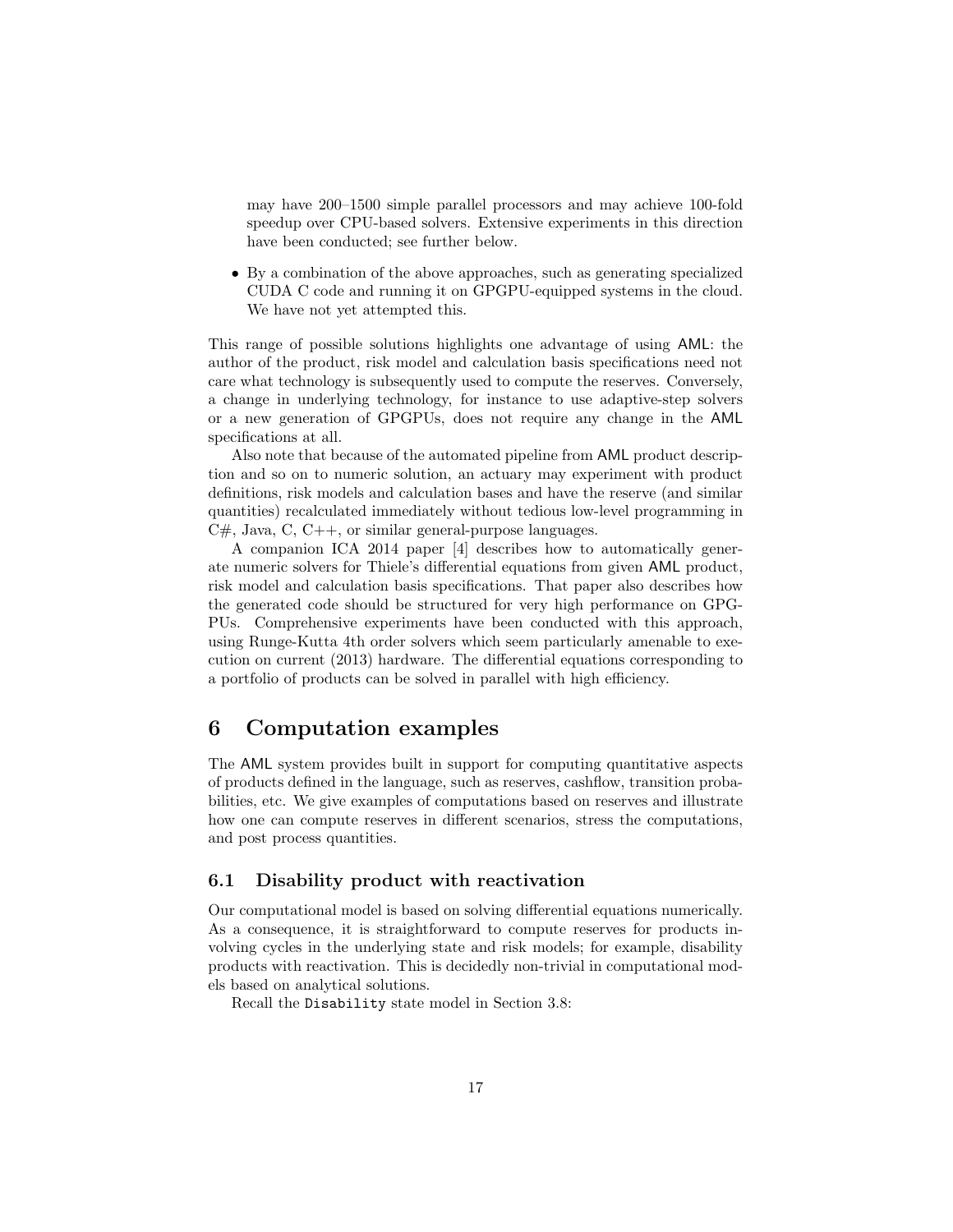```
statemodel Disability(p : Person) where
  states =
    active
    disabled
    dead
  transitions =
    active -> disabled
    active -> dead
    disabled -> active
    disabled -> dead
```
and note that the model allows not only a transition from active to disabled, but also the *reactivation* transition from disabled to active.

As an example involving reactivation, we consider a disability annuity DA, where the insurance company pays an annuity during disability until expiry  $e$ .

```
product DA(p : Person, e : TimePoint) : Disability(p) where
  obligations =
   at t pay $1 per year provided (t < e and disabled)
```
The risk model of the calculation basis allows us to include or exclude reactivation:

```
riskmodel RiskDisability(p : Person, r : Bool) : Disability(p)
 where
   intensities =
     active -> disabled by gompertzMakehamDisability(p)
     active -> dead by gompertzMakehamDeath(p)
     disabled -> active by
       if r then reactivation(p) else (t : TimePoint) => 0.0disabled -> dead by gompertzMakehamDeath(p)
```
where  $r$  is a boolean controlling whether to include reactivation. Reactivation is excluded by specifying an intensity of zero. For example purposes, we choose a very simple intensity function when reactivation is included:

```
function reactivation(p : Person) : TimePoint \rightarrow Real =
  (t : TimePoint) => 10 ^ (-0.03 * (t - p.BirthDate))
```
Note that the return type of the function reactivation contains an arrow. Arrows in types denote functions — in this case, reactivation takes a person as its argument and returns a new function from points in time to the real numbers.

Define a basis BasisDisability for the risk model, as previously, which propagates reactivation inclusion/exclusion to the risk model: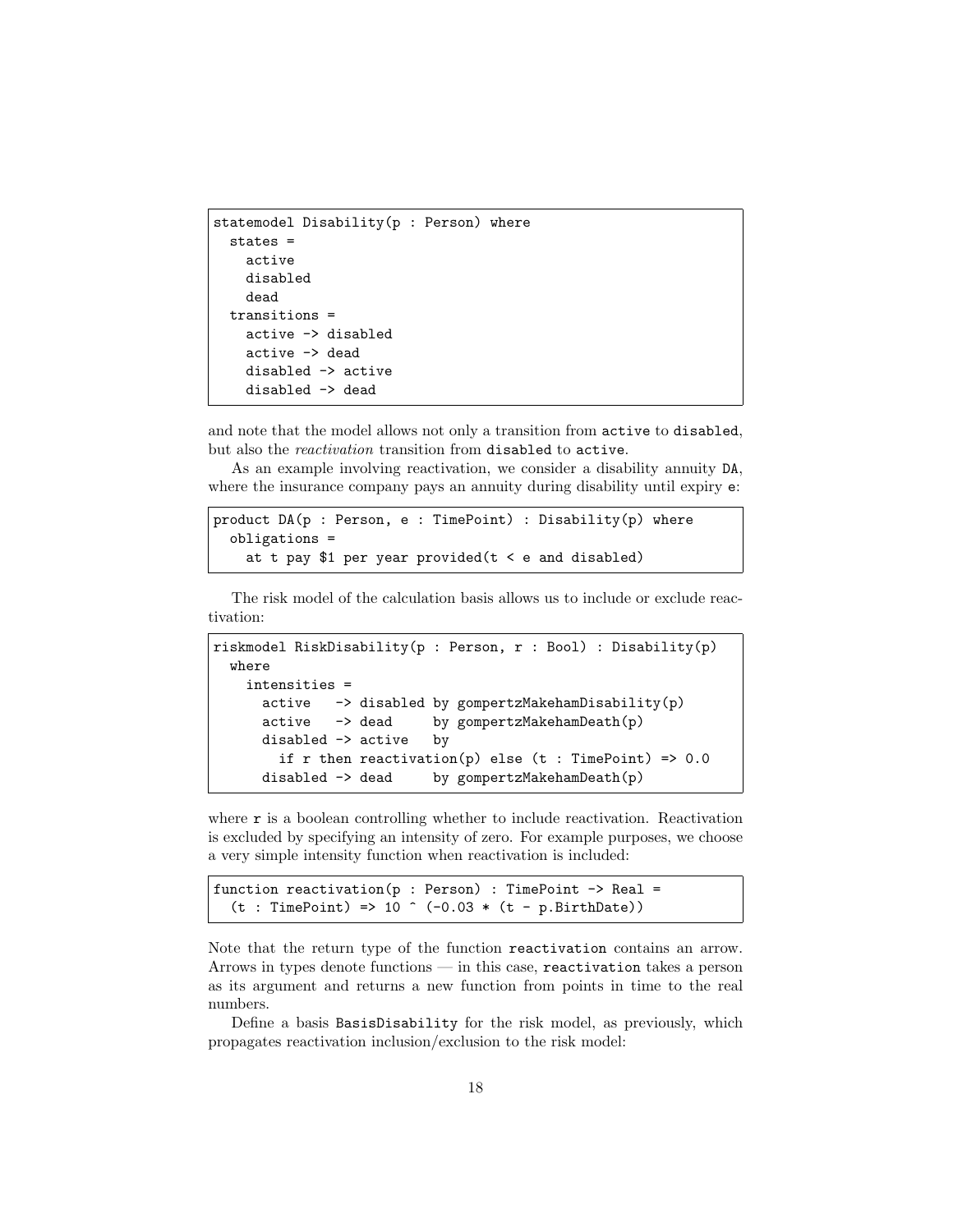```
basis BasisDisability(p : Person, r : Bool) : Disability(p)
  where
   riskModel = RiskDisability(p, r)
    interestRate = (t : TimePoint) => 0.05maxtime = p.BirthDate + 120
```
We can now easily compare the reserve for the product in a model with reactivation, r0, to the reserve for the product without, r1:

```
value r0 : Reserve =
  reserve(2030, DisabilityAnnuity(jane, 2065),
          BasisDisability(jane, true))
value r1 : Reserve =
 reserve(2030, DisabilityAnnuity(jane, 2065),
          BasisDisability(jane, false))
```


Figure 5: Reserves for a disability annuity with and without reactivation. The red reserves are computed for a model with reactivation; the blue reserves for model without.

Figure 5 shows the results. With a positive reactivation intensity, the reserve in the computation with reactivation is smaller than the reserve in the computation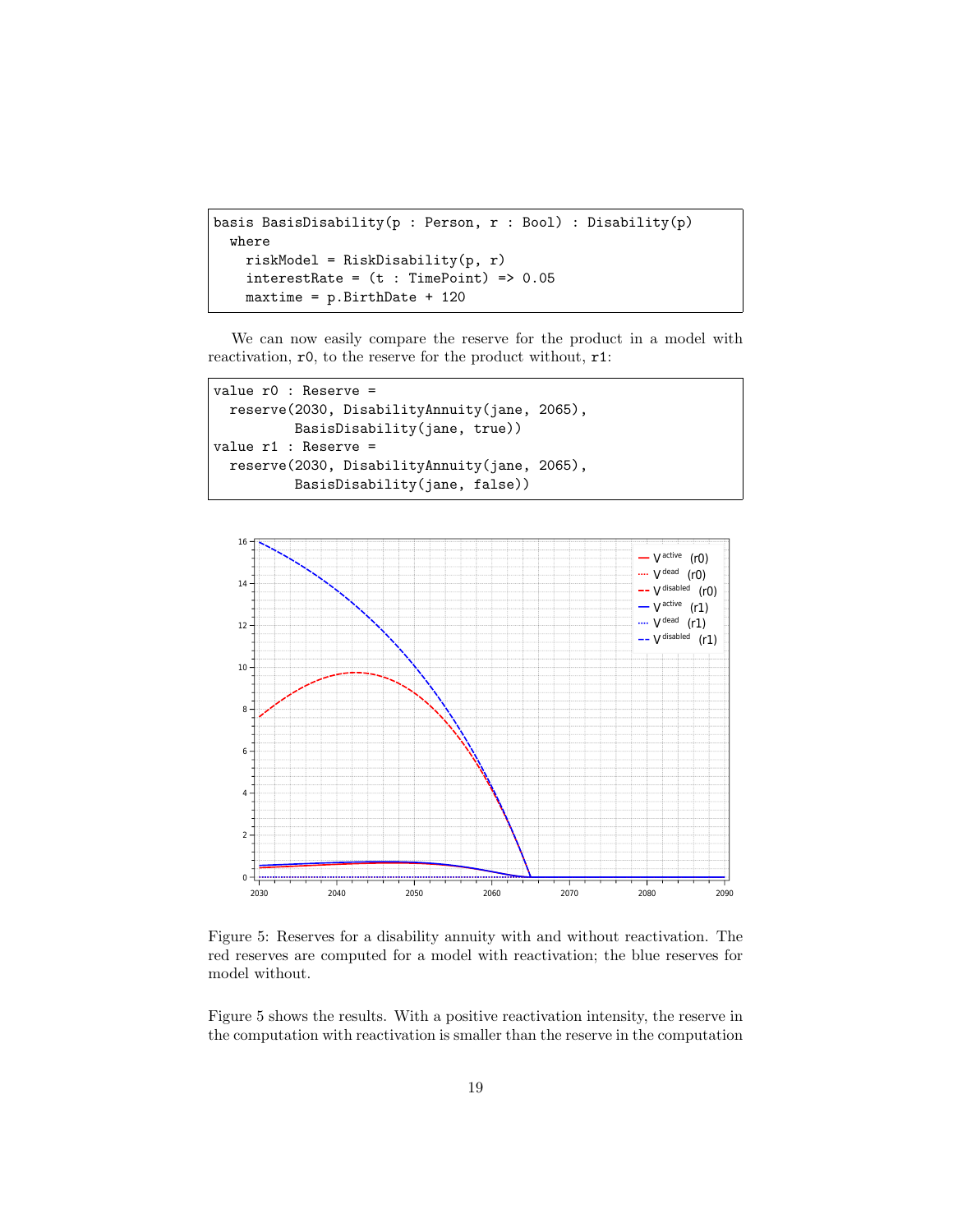without, because the product only pays in the disabled state. The example reactivation intensity tends towards zero, and thus the reserve in the disabled state with reactivation tends towards the reserve without reactivation.

#### 6.2 Solvency II stress

The EU Solvency II legislation specifies a number of stresses to be used when computing the solvency capital requirements for an insurance company. We give examples of implementing such stresses directly in AML for a product instance.

The Solvency Capital Requirements (SCR) Life underwriting risk module [6] specifies a number of stresses to the intensities of the risk model. Define a stressed risk model StressedRiskLifeDeath as:

```
riskmodel StressedRiskLifeDeath
  (p : Person,
   s_mu : (TimePoint -> Real) -> (TimePoint -> Real))
                                              : LifeDeath(p)
  where
    intensities = alive \rightarrow dead by s_mu(gompertzMakehamDeath(p))
```
The syntax  $s_mu$  : (TimePoint -> Real) -> (TimePoint -> Real) declares that s\_mu is a function which transforms the original mortality intensity function which has type TimePoint  $\rightarrow$  Real (in this case gompertzMakehamDeath) to new stressed intensity function with that same type. For example, the Lifemort mortality risk specifies a permanent 15% increase in mortality rates:

```
function LifeMort(mu : TimePoint -> Real) : TimePoint -> Real =
  (t: TimePoint) \Rightarrow 1.15 * mu(t)
```
The function LifeMort applies the mortality stress to an existing intensity function mu, resulting in a new intensity. Giving the identity function for the stress s\_mu parameter in StressedRiskLifeDeath results in a risk model with no stress.

Next define a basis StressedBasisLifeDeath which propagates the stress to the risk model:

```
basis StressedBasisLifeDeath
  (p : Person,
  s_mu : (TimePoint -> Real) -> (TimePoint -> Real))
                                           : LifeDeath(p)
  where
   riskModel = StressedRiskLifeDeath(p, s_mu)
   interestRate = (t : TimePoint) => 0.05
   maxtime = p.BirthDate + 120
```
As above, it is straightforward to compute reserves with and without the stress, and compare the results. Figure 6 shows the effect of the mortality stress for a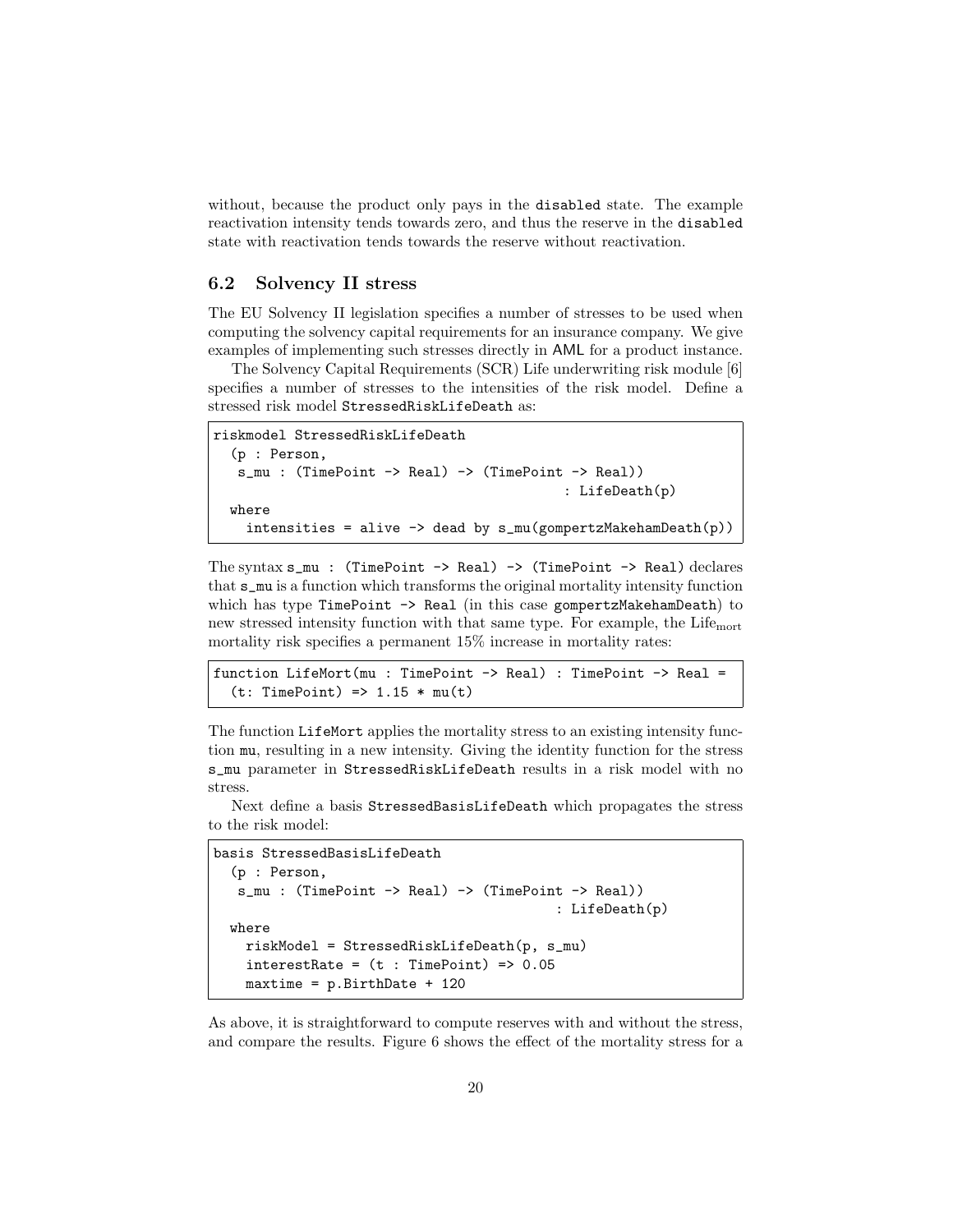

Figure 6: Reserves for a term insurance. The red reserves  $(0)$  are computed without stress; the blue reserves  $(\texttt{r1})$  with a mortality stress by a permanent 15% increase in mortality rates.

term insurance product. As expected increasing mortality rates leads to larger reserves since the product pays a sum upon death of the insured.

We may further extend StressesBasisLifeDeath to also include a stress to the interest rate:

```
basis StressedBasisLifeDeath
  (p : Person,
   s_mu : (TimePoint -> Real) -> (TimePoint -> Real)
  s_int : (TimePoint -> Real) -> (TimePoint -> Real))
                                           : LifeDeath(p)
  where
   riskModel = StressedRiskLifeDeath(p, s_mu)
   interestRate = s_int(r)maxtime = p.BirthDate + 120
```
where  $r$  is the original interest rate, as a function of time.

For example, the Solvency Capital Requirements (SCR) Market risk module specifies an interest rate risk. This stress is specified as a table of relative changes, both up and down, for maturities ranging from 0.25 to 30 years. It is possible to express the table in AML and to use it to stress the interest rate.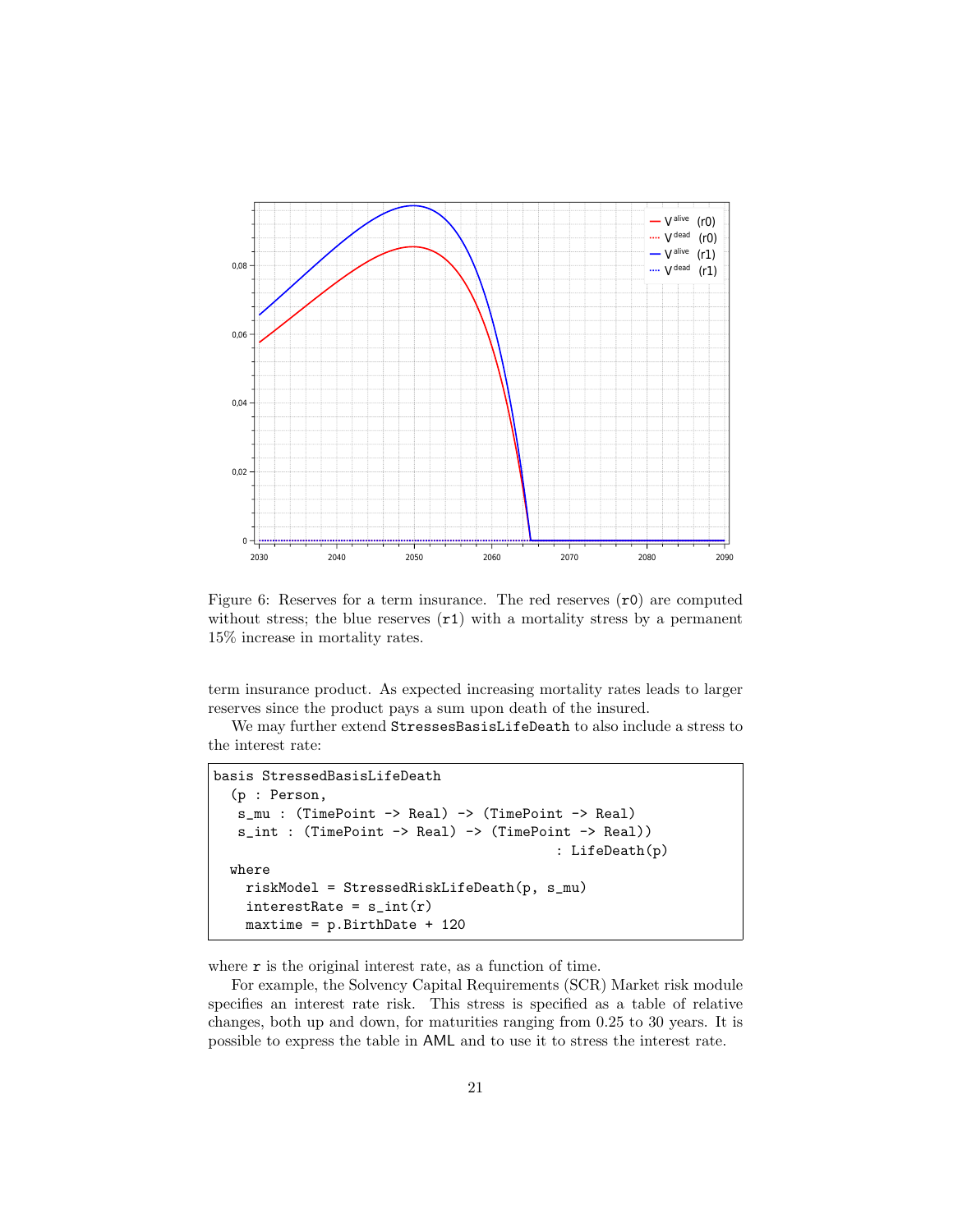#### 6.3 Duration

As a final example, we show how computed reserves can be post-processed to compute the sensitivity of a product to changes in the interest rate (see for example Fabozzi [7, Chapter 4]).

The duration D is computed as

$$
D = \frac{V[r + \Delta r] - V[r - \Delta r]}{2\Delta r}
$$

and the modified duration as

$$
Mod D = \frac{D}{V[r]}
$$

where  $V[r]$  denotes the computed reserve for the product in question with an interest rate of r.

To express such post processing in AML we start by parametrizing our calculation basis with the interest rate:

```
basis LifeDeathBasis(p : Person, r : TimePoint -> Real)
                                                  : LifeDeath(p)
 where
   riskModel = RiskLifeDeath(p)
   interestRate = r
   maxtime = p.BirthDate + 120
```
It is then straightforward to compute the quantities in the equations for the duration and the modified duration:

```
function interest(t : TimePoint) : Real = 0.05
function shift(r : TimePoint -> Real,
               s : Real) : TimePoint -> Real =
  (t : TimePoint) \Rightarrow r(t) + svalue V0 : Money =
  reserve(2030, "alive", P, LifeDeathBasis(jane, interest))
value Vplus : Money =
  reserve(2030, "alive", P,
          LifeDeathBasis(jane, shift(interest, 0.001)))
value Vminus : Money =
 reserve(2030, "alive", P,
          LifeDeathBasis(jane, shift(interest, -0.0001)))
value D : Real = (Vplus - Vminus) / (2 * 0.001)
```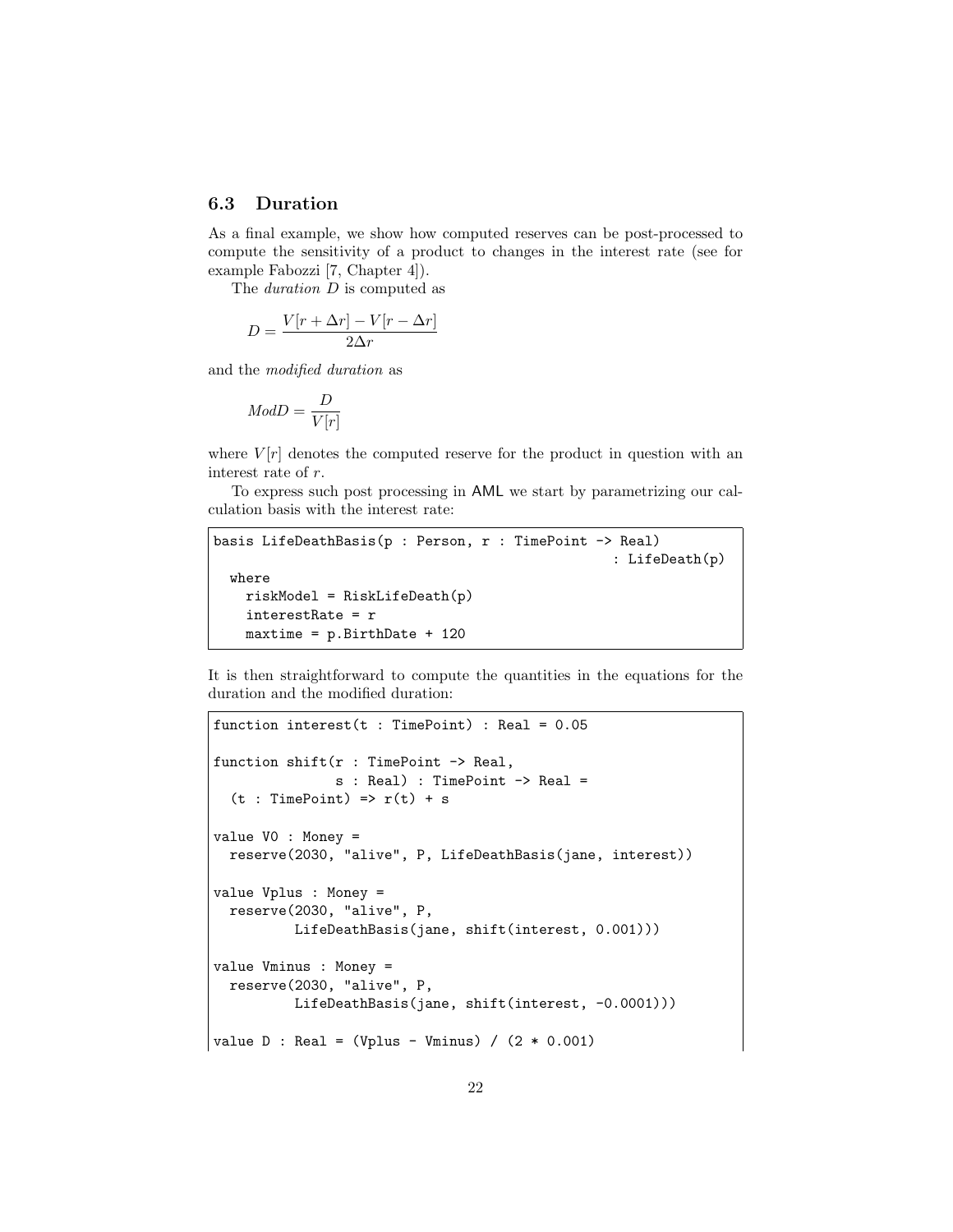value ModD : Real = D / V0

where P is the product instance, for example

```
value P : Product = LA(jane, 35)
```
# 7 Future work

Future work includes the design of a more general calculation language AML Computation, for describing interest rate stress, mortality stresses, and so on, and possibly for aggregating the results of computations and simulations. Also, we are actively pursuing a range of approaches to scalable high-performance computation on AML product portfolios [4]. Finally, we will consider whether to develop an actual domain-specific language AML Administration for the management of life insurance contracts (creation, monthly updates, annual reports, and so on), or whether a more classical library-style application programmers interface (API) would serve the various use contexts for AML better.

# 8 Related work

To the best of our knowledge, there are no previous proposals for domainspecific languages within the life insurance and pension domain. However, there are several well-known domain-specific languages in related areas, in particular finance; we give a brief overview here.

Cash Flow Reengineering Perhaps the earliest financial DSL in the literature is Risla, described in Arnold et al. [2]. Risla was used to create new financial products by composing already-existing cash flows, providing a highlevel specification that was accessible to experts. COBOL code could then be generated from the Risla specification. This code integrated the new product into the business processes of Bank MeesPierson and CAP Volmac, the language's developers. In 2003, Mogensen [12] presented a language used for much the same purpose as Risla. The most interesting feature of this language is its ability to ensure that payment streams are not used twice, which can be non-trivial to verify in complex products. The resulting language was used by an unnamed major Danish bank, which had originally approached Mogensen's institute for help because their prior practice of implementing pricing code by hand in a general purpose language was unsatisfactory, and they concluded that the custom language was helpful.

Financial Contracts Jones et al. present a language for building complex financial contracts by combining simple contracts [11]. This language is an EDSL in the programming language Haskell. This work has been expanded upon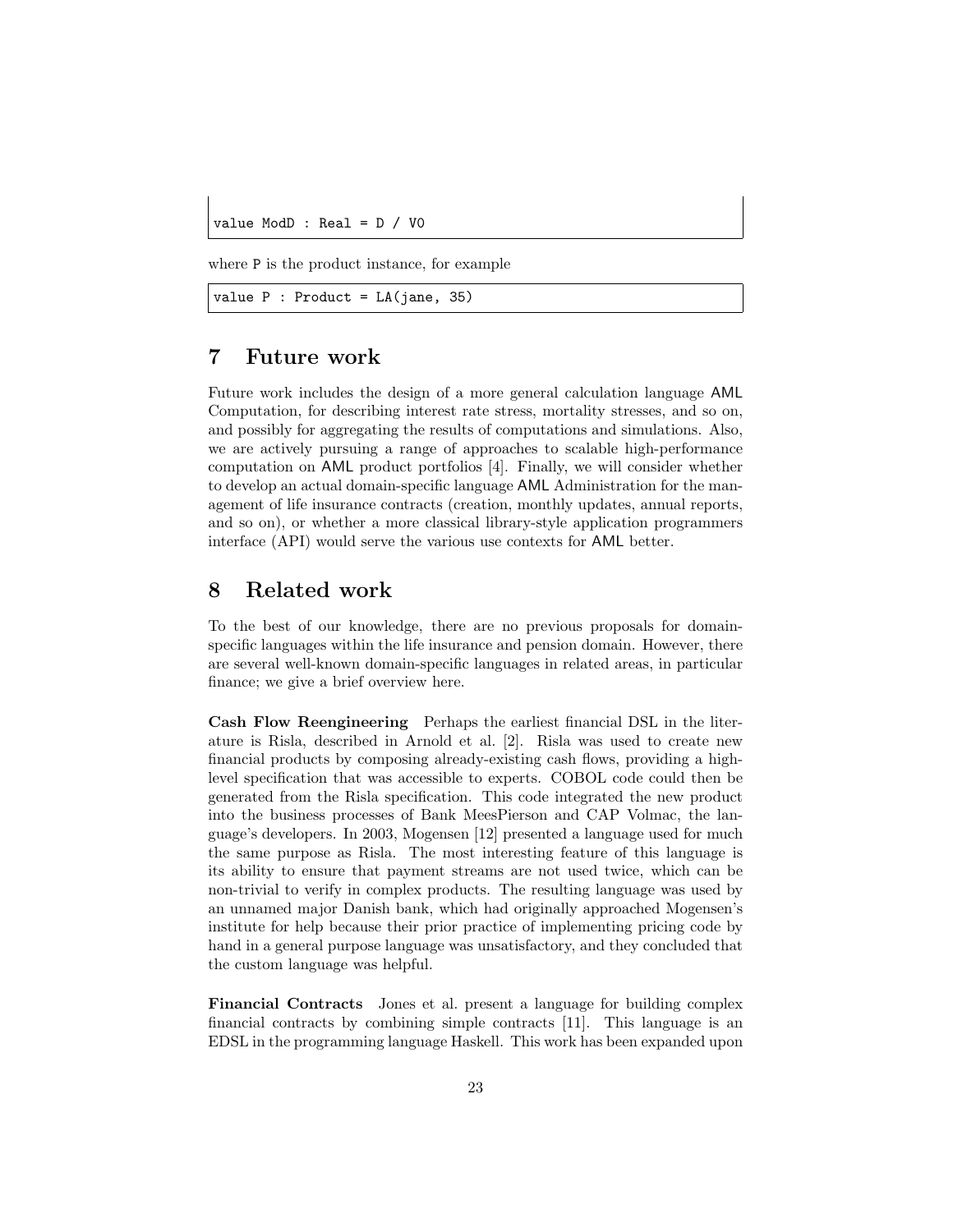throughout the years by Andersen et al. [1], Frankau et al. [9] and Flænø Werk et al. [8].

Controlled Natural Languages Pace and Rosner [13] have an alternate approach for formulating a DSL for financial products. Instead of following the conventions of programming languages, they provide an outline of a controlled natural language — a subset of a natural language with a precise formal semantics — that can be used to describe financial contracts. This language is based on a formalized deontic logic for describing these contracts.

Legal Specifications In 2010, the United States' Securities and Exchange Commission released a recommendation [15, pp. 213-214] that investors represent certain kinds of financial instruments using Python code. The response of ACM SIGPLAN (the leading professional organization for programming language experts) [5] agrees that a formal, algorithmic specification of these financial products and their analysis is worthwhile, though they recommend a functional language such as  $F#$  or a domain-specific language or application library as being more suited to the problem.

# 9 Conclusion

We have described a domain-specific language, or notation, for use by actuaries when designing and evaluating life insurance and pension products. A product description in this language can be used for a range of purposes within a life insurance company, thus ensuring coherence between product administration, reporting, solvency computations and so on.

We also described a general calculation kernel that can compute reserves and other quantities of interest, given product descriptions expressed in the domain-specific language.

The separation into a specific product description and a general calculation kernel is expected to bring long-term benefits. For instance, changes to the underlying technological platform will affect the calculation kernel only, not the product descriptions; these remain isolated from the technological change that will inevitably happen over a pension product's multidecade lifespan.

## References

- [1] Jesper Andersen, Ebbe Elsborg, Fritz Henglein, Jakob Simonsen, and Christian Stefansen. Compositional specification of commercial contracts. International Journal on Software Tools for Technology Transfer (STTT), 8(6):485–516, November 2006.
- [2] B. R. T. Arnold, Arie van Deursen, and Martijn Res. Algebraic specification of a language for describing financial products. Technical report, Eindhoven University of Technology, 1995.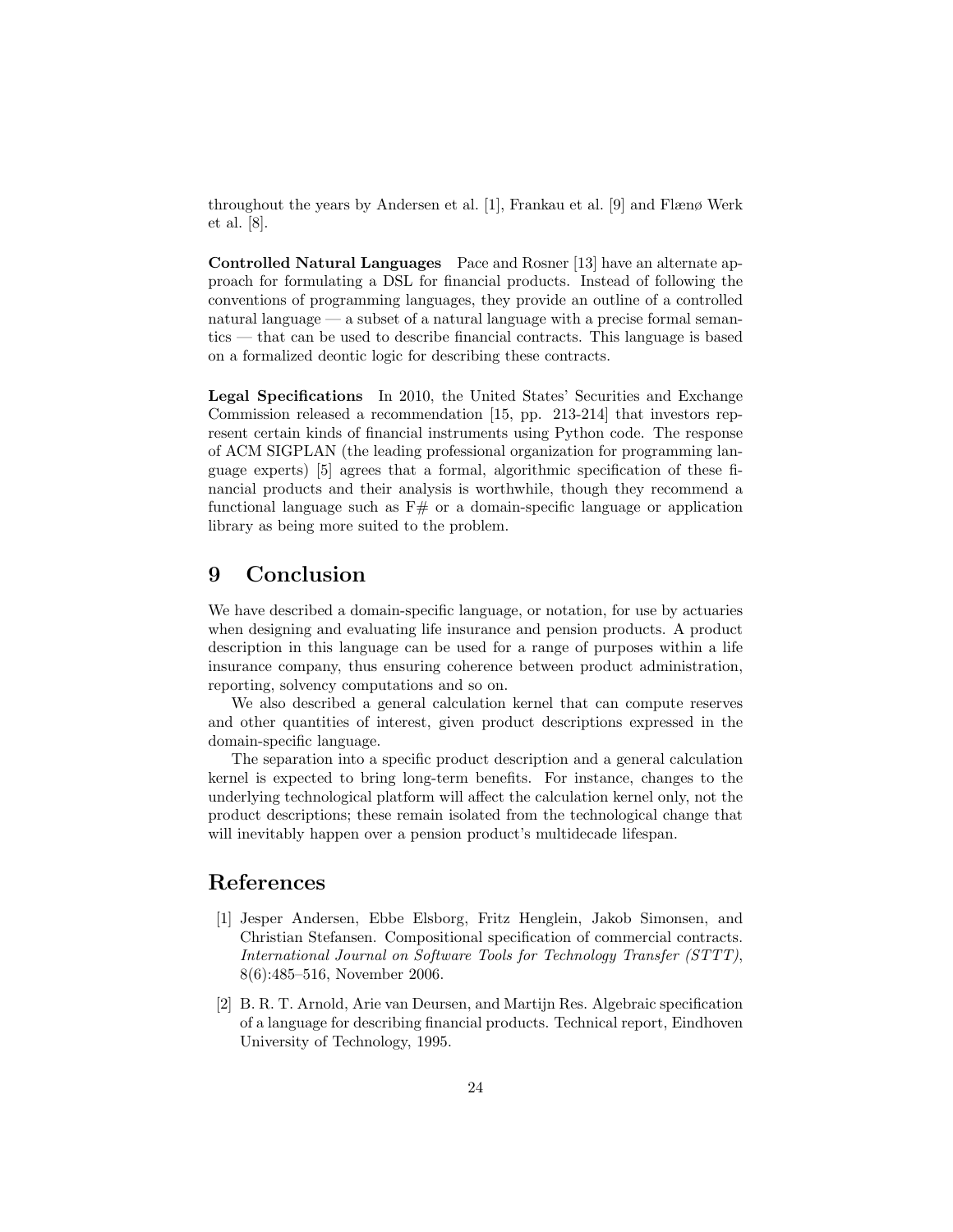- [3] Per Bjesse, Koen Claessen, Mary Sheeran, and Satnam Singh. Lava: hardware design in Haskell. In Proceedings of the third ACM SIGPLAN International Conference on Functional Programming, pages 174–184. ACM, September 1998.
- [4] David Christiansen, Nicolai Dahl Blicher-Petersen, Christian Harrington, Lars Henriksen, and Peter Sestoft. High-performance reserve calculations for life insurance portfolios. In ICA 2014, 2014.
- [5] ACM US Public Policy Council. Comment letter on file no. s7-08-10. http: //www.sec.gov/comments/s7-08-10/s70810-89.pdf, August 2010. Accessed December 16, 2011.
- [6] European Insurance and Occupational Pensions Authoriy. Quantitative Impact Study 5 (QIS5): Technical specifications. https://eiopa.europa. eu/consultations/qis/insurance/quantitative-impact-study-5/ index.html, July 2010. Accessed April 5, 2013.
- [7] Frank J. Fabozzi. Duration, Convexity, and Other Bond Risk Measures. John Wiley and Sons, 1999.
- [8] Michael Flænø Werk, Joakim Ahnfelt-Rønne, and Ken Friis Larsen. An embedded DSL for stochastic processes. In Proceedings of the 1st ACM SIG-PLAN workshop on Functional high-performance computing, FHPC '12, pages 93–102, New York, NY, USA, 2012. ACM. ISBN 978-1-4503-1577-7.
- [9] Simon Frankau, Diomidis Spinellis, Nick Nassuphis, and Christoph Burgard. Commercial uses: Going functional on exotic trades. Journal of Functional Programming, 19(01):27–45, 2009.
- [10] Geraint Jones and Mary Sheeran. Relations and refinement in circuit design. In Proceedings of the BCS-FACS Workshop on Refinement, Workshops in Computing, pages 133–152. Springer-Verlag, 1991.
- [11] Simon Peyton Jones, Jean-Marc Eber, and Julian Seward. Composing contracts: An adventure in financial engineering (functional pearl). In Proceedings of the Fifth ACM SIGPLAN International Conference on Functional Programming, pages 280–292, New York, NY, USA, 2000. ACM.
- [12] Torben Mogensen. Linear Types for Cashflow Reengineering. In Manfred Broy and Alexandre Zamulin, editors, Perspectives of System Informatics, volume 2890 of Lecture Notes in Computer Science, chapter 2, pages 823– 845. Springer Berlin / Heidelberg, Berlin, Heidelberg, 2003.
- [13] Gordon Pace and Michael Rosner. A Controlled Language for the Specification of Contracts. In Norbert Fuchs, editor, Controlled Natural Language, volume 5972 of Lecture Notes in Computer Science, chapter 14, pages 226– 245. Springer Berlin / Heidelberg, Berlin, Heidelberg, 2010. ISBN 978-3- 642-14417-2.